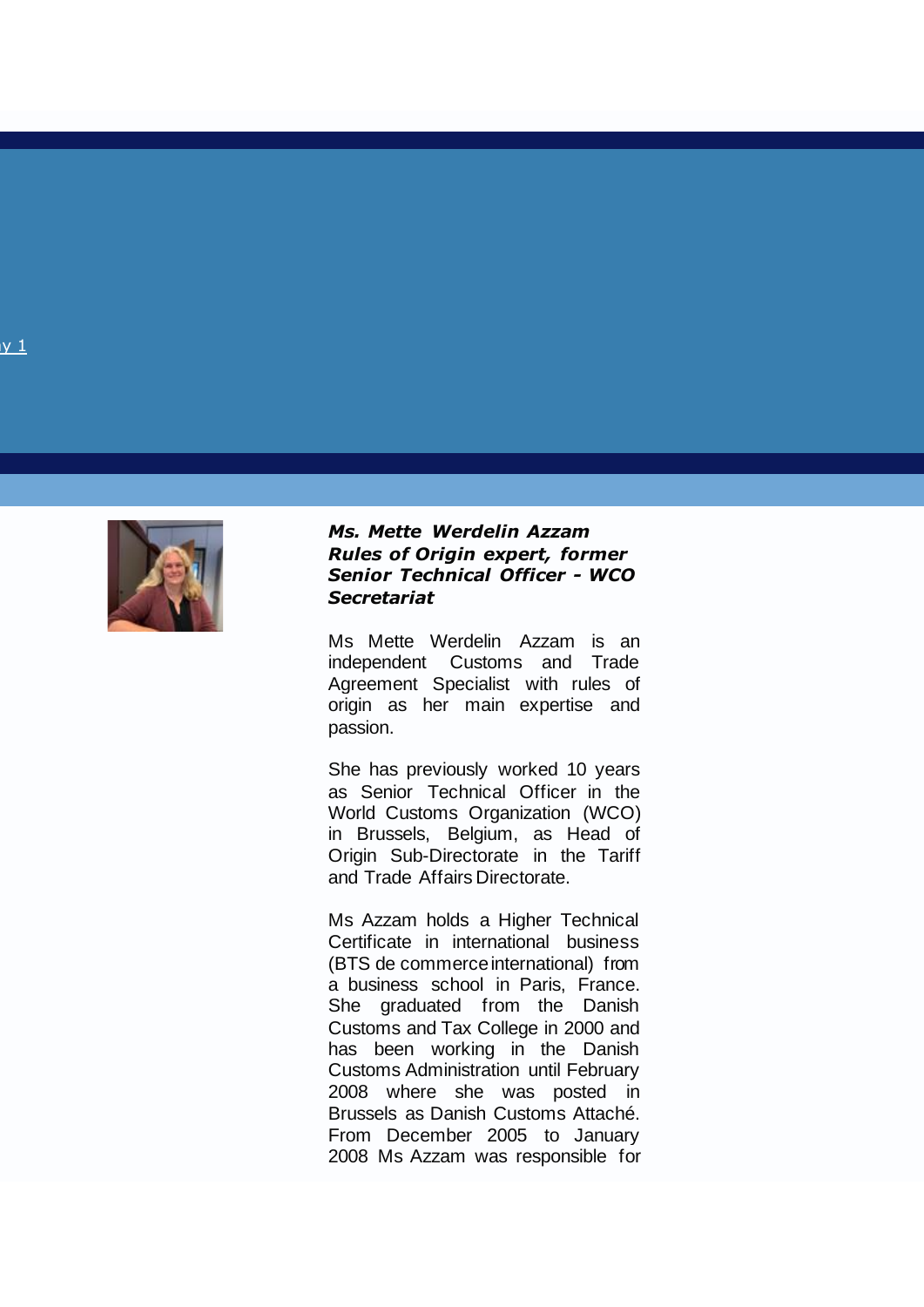origin matters at the Customs Headquarter in Copenhagen, Denmark.

Ms Azzam has an extensive theoretic and practical knowledge of rules of origin legislation, both in the preferential and the non-preferential areas.

Ms Azzam has more than 10 years of training experience within the fields of customs legislation and customs procedures. As Head of the WCO Origin Sub-Directorate she was responsible for Capacity Building and Technical Assistance activities mainly for developing countries in the area of origin legislation. She has conducted more than 50 capacity building missions, including diagnostic assessments, advisory assistance, consulting and training workshops on rules of origin worldwide.

# *Mr. Hervé Godin European Commission*

Mr. Hervé Godin is the Head of a Sector dealing with non-preferential rules of origin and administrative cooperation in preferential trade arrangements in Directorate-General Taxation and Customs Union (Unit E/5) of the European Commission. He is also in charge of the monitoring of origin rules and procedures in preferential trade arrangements. He has joined this Sector since January 2016.

In his current functions, he is also representing the European Union in the ongoing review of the Specific Annex K on rules of origin of the Revised Kyoto Convention.

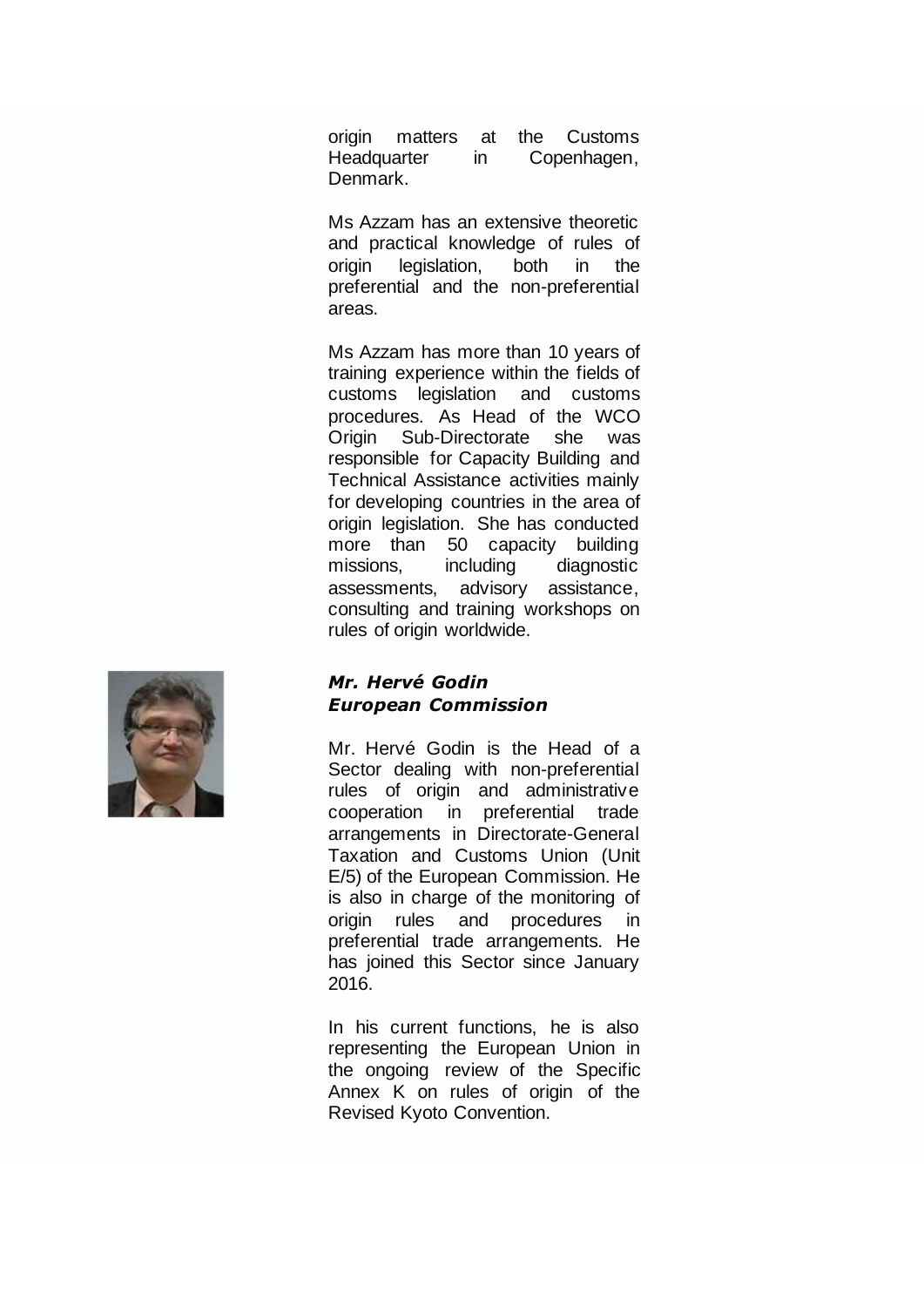After 7 years spent in the French Customs Directorate-General, dealing with the French Customs Code, he joined the European Commission in 1995 and held various positions, all relating to customs legislation (in particular in the field of customs debts, recovery of debts and rules of origin).

### *Mr. Zakaria Asmama Morocco Customs*

Mr. Zakaria ASMAMA is currently Head of the Rules of Origin Service in the Kingdom of Morocco's Administration of Customs and Indirect Taxes and is a WCO Accredited Expert in Rules of Origin.

In addition to holding several senior positions in the fields of Origin and Nomenclature within his Administration, he is a permanent trainer responsible for Rules of Origin at the Customs Training Institute.

Mr. ASMAMA has participated in a number of meetings and workshops on Rules of Origin convened by the WCO, United Nations Economic Commission for Africa, Islamic Development Bank, etc.

### *Mr. Cuong Ba Tran ASEAN Secretariat*

Mr. Cuong Ba Tran is currently the Assistant Director, Trade Facilitation Division, Market Integration Directorate, the ASEAN Secretariat. He has joined the ASEAN Secretariat since September 2018.

His main duties are to provide policy and technical advices recommendations pertaining to the implementation of the ASEAN Trade in Goods Agreement (ATIGA) and



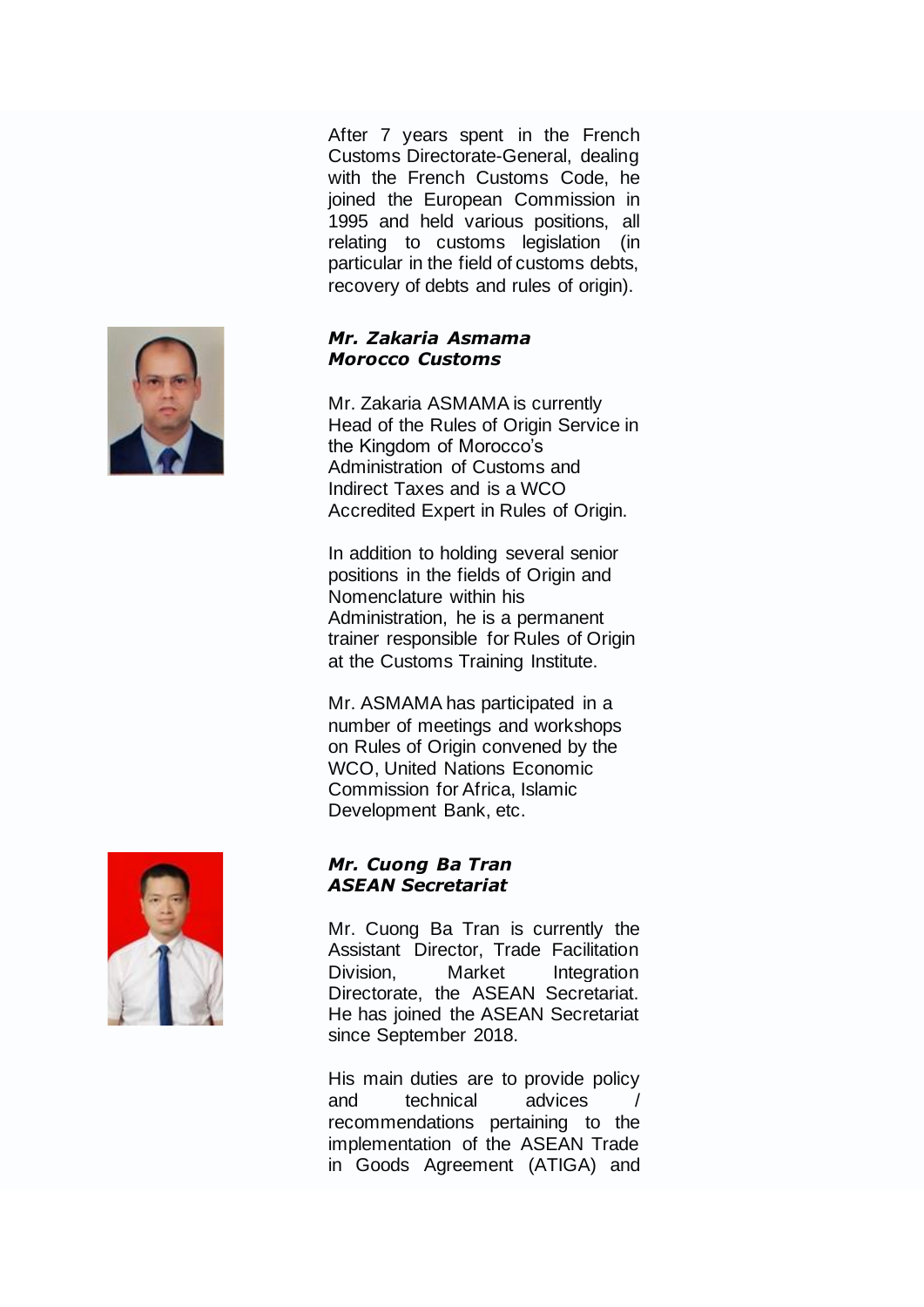trade-in-goods related activities; participate the FTA negotiations to provide advice and support for ASEAN Member States in the areas of rules of origin, trade in goods, trade facilitation and customs; develop, monitor, and implement programs and projects in support of the establishment of a single market and production base, particularly in liberalization and facilitation of trade in goods; support and service relevant sectoral bodies under ASEAN Economic Community pillar. He also covers other broad areas including Trade Facilitation, ASEAN Single Window, and Customs Integration. Mr. Tran serviced the RCEP negotiation from 2018 to 2020 (until the end of negotiation).

Before joining the ASEAN Secretariat, he serviced Ministry of Trade and Industry of Viet Nam in almost 14 years as a trade negotiator. He participated in various FTA negotiations, including the Regional Comprehensive Economic Partnership (RCEP), the Trans-Pacific Partnership (TPP) (now renamed as CP-TPP), Viet Nam – Israel, Viet Nam – EFTA, ASEAN-Japan, ASEAN-Korea, ASEAN-Australia – New Zealand, ASEAN – Korea, and ASEAN – China FTA. Under such negotiations, he covered a number of areas, such as trade in goods, trade in services, investment, rules of origin, customs procedures, and trade facilitation. He is also a WTO expert in Goods, Services, Trade Remedies, and Agriculture.



#### *Ms. Adrienne Braumiller Partner & Founder Braumiller Law Group*

Adrienne is an innovative force in the international trade law arena. With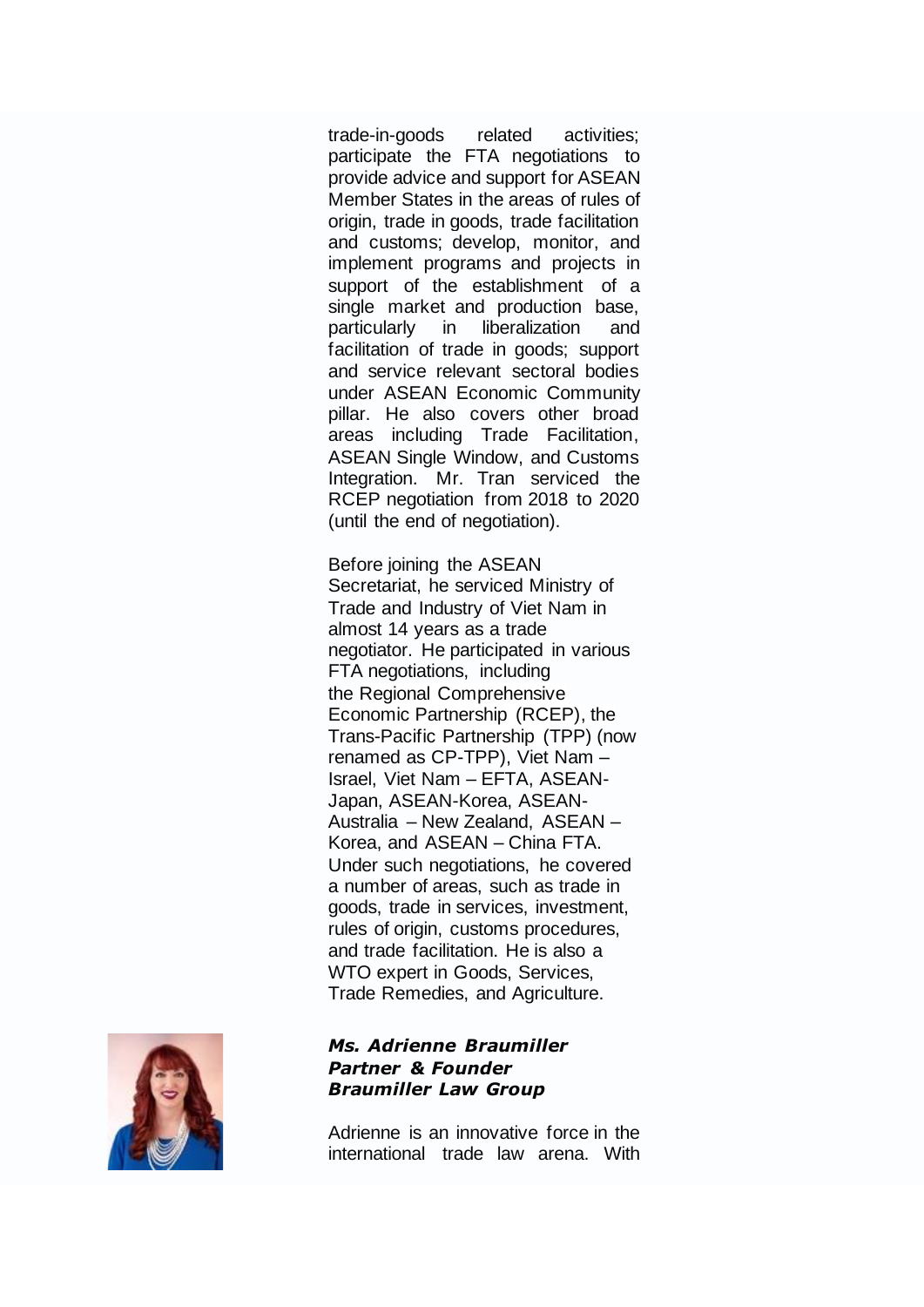more than 25 years of experience, she is widely recognized as a leading authority in Customs, import, export, foreign-trade zones, free trade agreements and compliance. She has been involved in every aspect of import and export compliance, from developing compliance programs to conducting audits and assessments, representing clients who are under investigation, examining country of origin and substantial transformation issues, preparing and submitting voluntary disclosures, preparing and filing classification requests and licenses, analyzing whether specific transactions should be pursued, providing tailored training on specific import/export topics, addressing penalty assessments, and serving as an expert witness in a number of trade cases. The recipient of several awards, she is a frequent presenter of various topics.

Full bio is available on their [website.](https://www.braumillerlaw.com/bio/adrienne-braumiller/)



#### *Mr. Roman Bruehwiler Federal Customs Administration of Switzerland*

Roman BRÜHWILER is a Senior Adviser at the Swiss Federal Customs Administration Section Free Trade and Customs Agreements. In his current function he represents Switzerland in the negotiations and committees of customs agreements and supports the national implementation thereof. This includes the ongoing comprehensive review of the Revised Kyoto Convention and in particular the coordination of the joint proposal to review Specific Annex K on Rules of Origin. In 20 years of service he held a variety of posts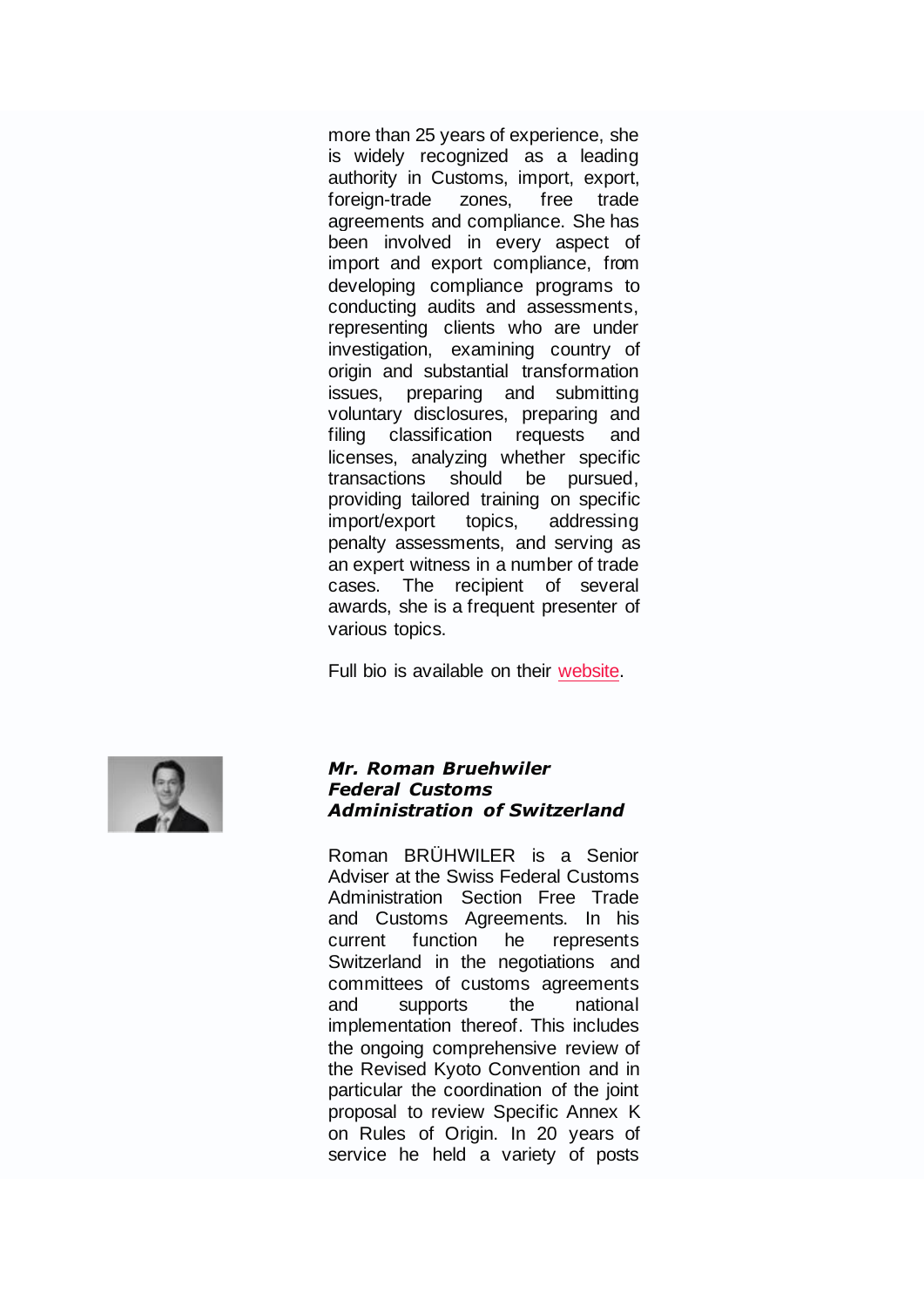ranging from the operational level to policy matters and international assignments with the WCO and the UN, all of which provided him with a broad experience in customs matters.



#### *Mr. Rafael Cornejo Director Origen.Digital*

#### PRESENT POSITION

Founding partner and Director of Origin.Digital, a consulting firm specialized in market access advice with an emphasis on rules of origin. Offers software services to convert rules of origin to the current versions of the Harmonized System, and software to determine the compliance of a product's productive structure with its origin requirements. (02/2021)

### FIELD OF EXPERTISE

Forty years of international trade experience in Latin American trade integration processes, business information systems, free trade, and market access disciplines (origin rules, market access, and trade facilitation). Eighteen years of providing technical support to the main regional trade and convergence negotiations within the continent (Free Trade Area of the Americas (FTAA), Pacific Arc, Pathway of America, Pacific Alliance).

Consultant for international organizations: Inter-American Development Bank (IADB) ALADI, MERCOSUR, UNCTAD, Institute for the Integration of Latin America and Caribbean (INTAL), World Bank (WB), SELA and national development agencies of the United States, Canada and Germany (USAID, CIDA,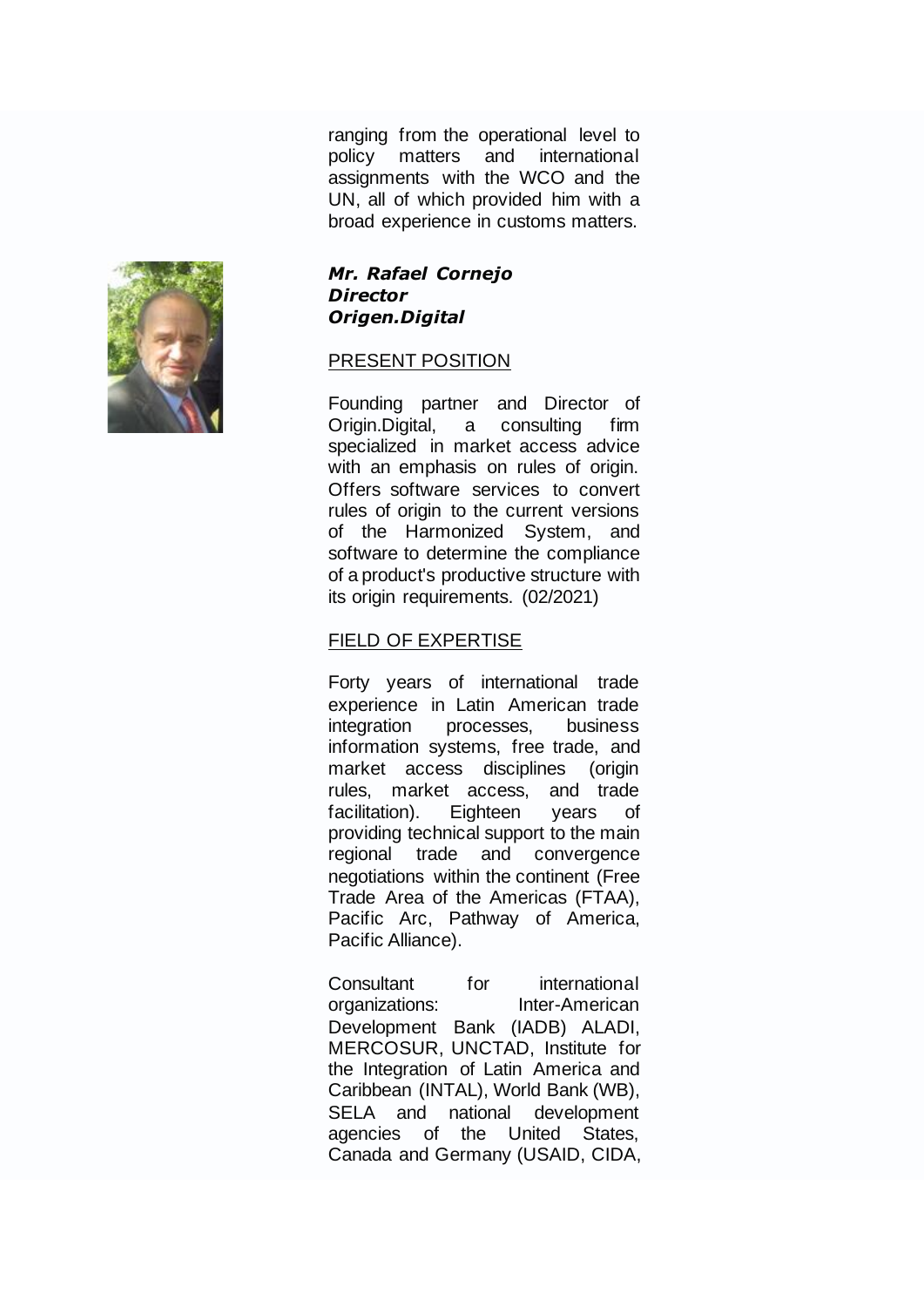GIZ) . Provided technical assistance on Rules of Origin, Certification of origin, and Trade Single Windows to different Latin American countries for the Inter-American Development Bank as consultant in Trade and Integration.

Relevant experience in the design and supervision of information systems related to international trade. Evaluator of international technical cooperation on trade, customs, trade facilitation, implementation of international trade agreements, and business information systems development.

Capacity Building in Integration and Trade Program at the IADB. Facilitator of the Practices Community on Rules of Origin. Director and instructor of the online course "Fundamentals of preferential rules of origin", and in the "Advanced Course on Rules of Origin" for all the Latin American countries. Lecturer/Visiting Professor and developer of all course material for courses and seminars organized by ALADI, the World Bank, WTO, INTAL, UNCTAD, OAS, WCO, Georgetown University, George Washington University, and Latin American business organizations (such as the São Paulo State Federation – FIESP – Brazil; Industrial Development Association – SOFOFA – Chile; American Chamber of Commerce of Peru – AMCHAM). Capacity building and transfer of know-how by organizing and coordinating in more than 100 seminars and workshops on national and regional trade, and integration topics.

More than 20 publications and articles on topics related to Rules of Origin.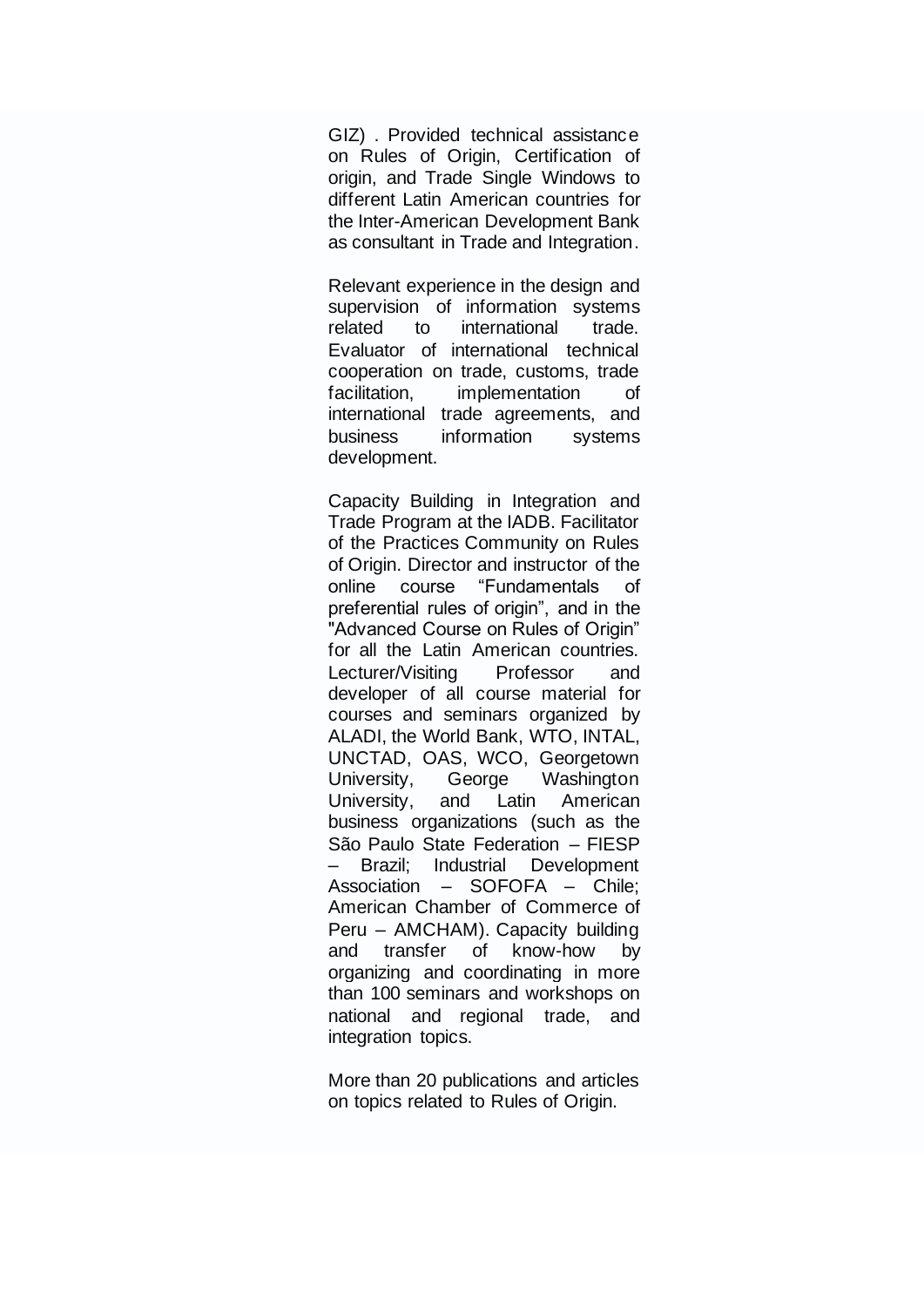

#### *Ms. Nan Ding General Administration of Customs of People's Republic of China*

DING Nan, Deputy Director of Office of Rules of Origin, Department of Duty Collection, GACC.

She has been working in China Customs for 14 years as a lead negotiator on RoO of China's FTA talks such as RCEP.She is the chairperson of TCRO for the year 2020 and 2021, and was accreidited by WCO as training expert on ROO in 2012.



## *Mr. Darlan F. Marti WTO*

Darlan F. MARTÍ is a trade policy specialist at the WTO Market Access Division. He has been the Secretary of the WTO Committee on Rules of Origin since 2012 and has, in that capacity, assisted WTO Members during the negotiation of the Bali (2013) and Nairobi (2015) Ministerial Decisions on preferential rules of origin for Least developed countries. In that context, he also assists Members in implementing both Decisions, including by leading the WTO team that examines the utilization of trade preferences by LDCs.

Before joining the WTO, Mr. Martí worked in the United Nations Conference for Trade and Development (UNCTAD) and in the South Centre. Mr. Martí is a Brazilian national and was educated at the University of Harvard, US (Executive Education), University of Cambridge, UK (Master if Laws, LL.M) and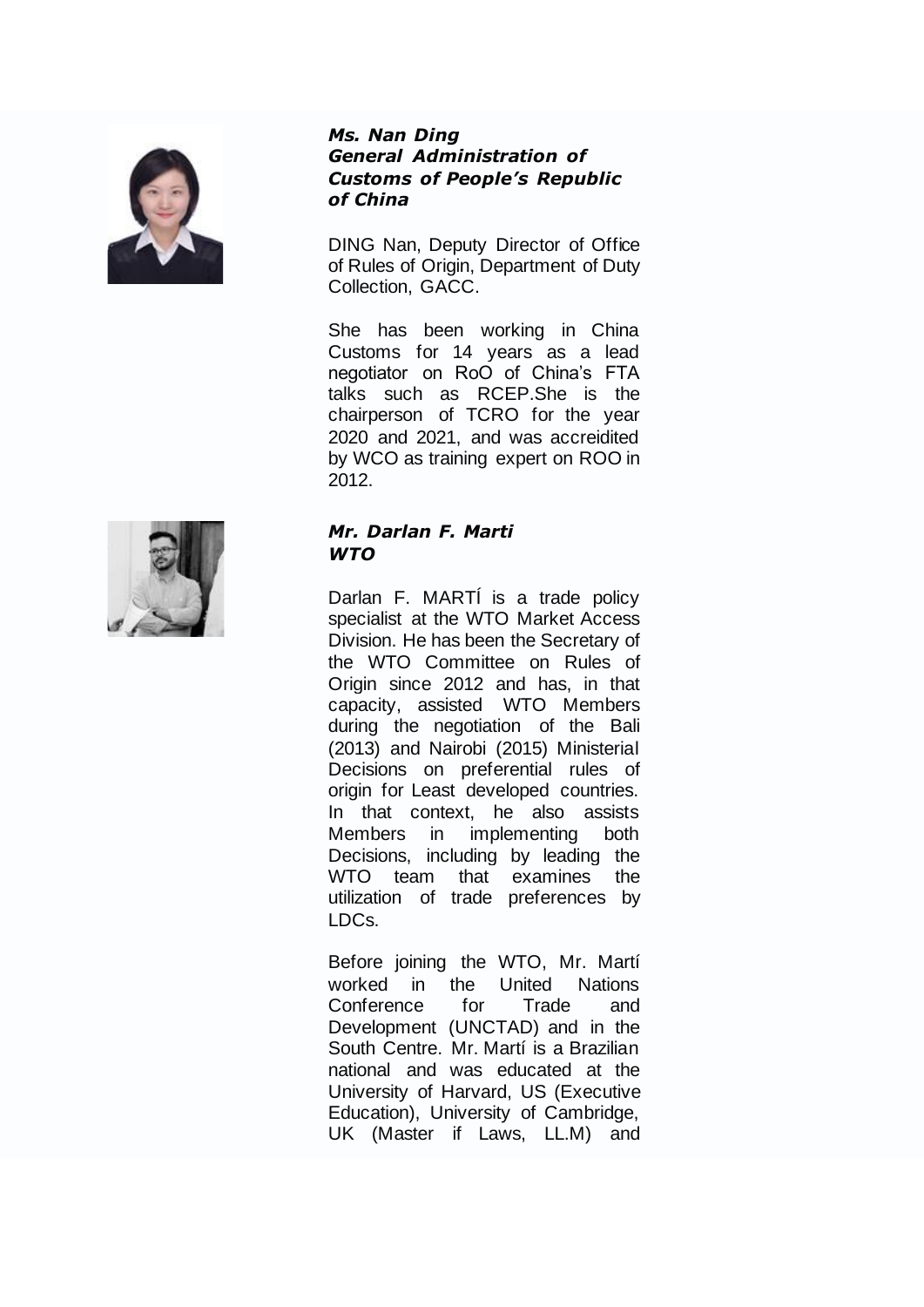University of Grenoble, France (B.A. in International Law).



### *Ms. Gael Grooby Deputy Director, Tariff and Trade Affairs Directorate World Customs Organization (WCO)*

Gael Grooby is currently Deputy Director of Tariff and Trade Affairs at the World Customs Organization with responsibility for Origin, Valuation and the Nomenclature (Harmonized System). Prior to this she held various leadership roles in relation to the Tariff in her home administration of Australia.

While her primary area of expertise is the Harmonized System, she is strongly committed to continually enhance the understanding of the three major trade tools (Origin, Valuation and the Harmonized System) to ensure they effectively underpin legitimate trade.



#### *Mr. Kit Hickey Fonterra*

**Kit** is part of the Fonterra Group's Customs & Tax Team providing specialist advice to the business in relation to Fonterra's cross border trading activities. This includes input to projects (trading models, product development and market access) developing and delivering in-house training on customs compliance/rules of origin/classification and valuation, conducting audits on Fonterra business units/external service providers and engaging directly with customs agencies, often on matters related to the implementation of trade agreements.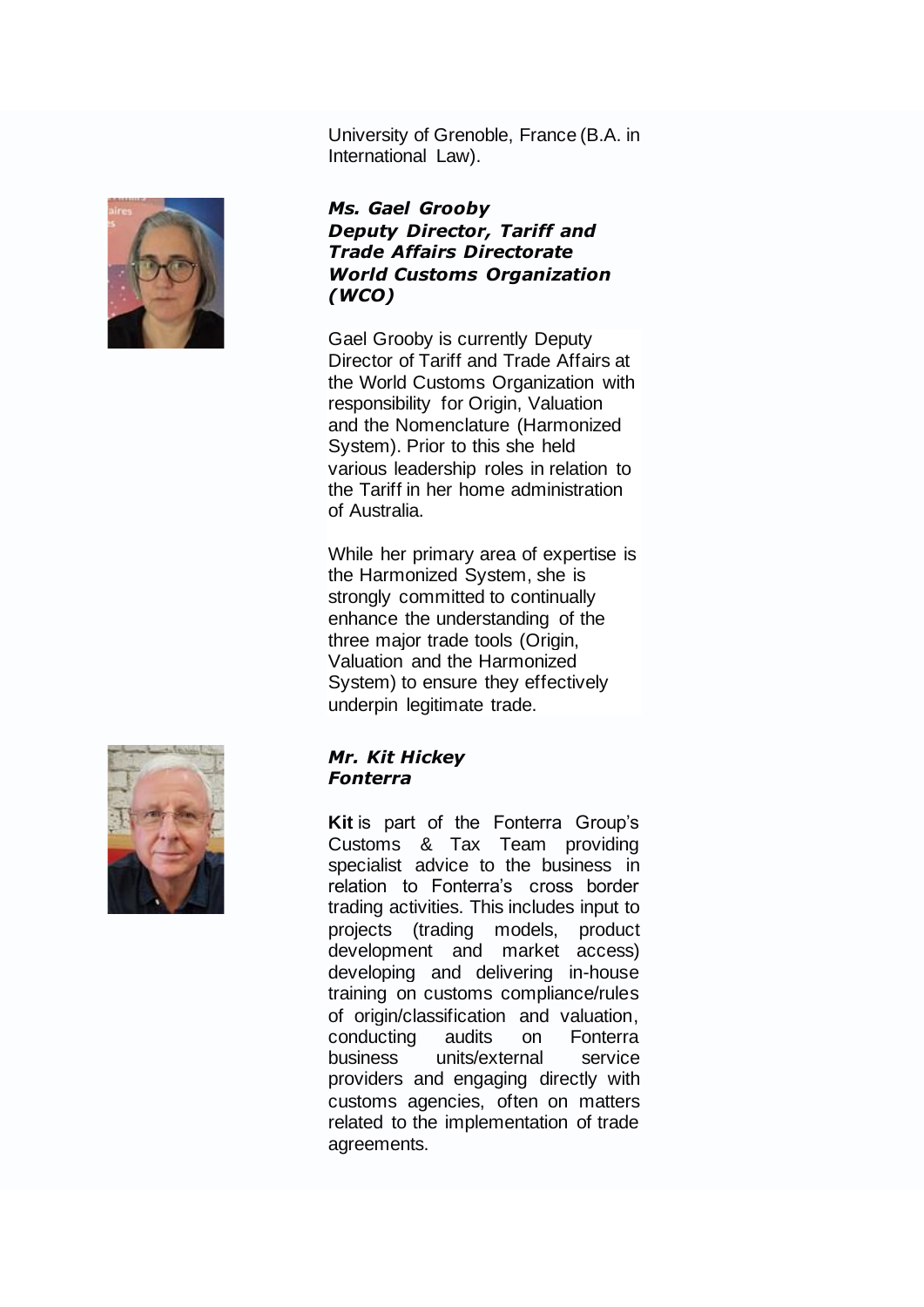Prior to this, Kit was employed by the New Zealand Customs Service as an auditor, a valuation & origin specialist and a trade negotiator directly involved in Rules of Origin/Operational Procedures negotiations. Kit was also the Customs delegate to APEC for three years.

Fonterra is a member of the World Customs Organisation's Private Sector Consultative Group.

## *Prof. Bernard Hoekman Research Area Director, EUI*

Bernard Hoekman is Professor and Director, Global Economics, at the Robert Schuman Centre for Advanced Studies, European University Institute, where he also serves as the Dean for External Relations. A CEPR Research Fellow, his research focuses on international trade, international economic cooperation and trade agreements.



### *Mr. Stefano Inama Chief Technical Cooperation and EIF Section, UNCTAD*

Mr Stefano Inama is a Chief, Technical Assistance, Trade and Customs in the Division on African and Least Developed Countries (LDCs), UNCTAD Geneva, Switzerland

Mr. Inama possess over 30 years of experience on trade and customs issues matured advising Governments and private sector. He has designed and managed research and trade-related capacity building programs in Asia, Africa and Latin America, with a focus on trade laws and policy, regulatory and institutional

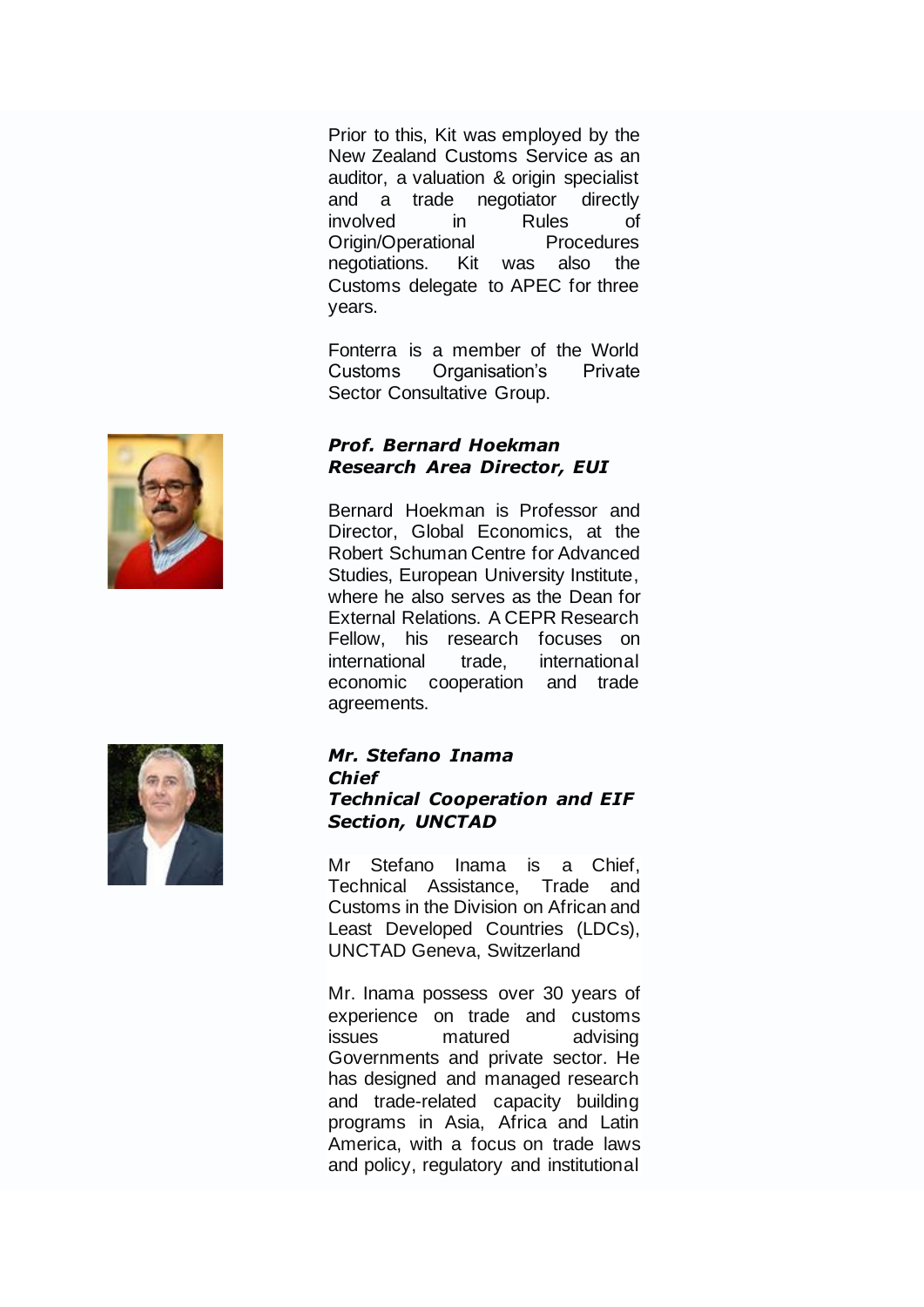trade issues with a specialization on rules of origin and market access. He has written extensively on these subjects as well as on related industrial policy questions.

He is the author of one of the most comprehensive analytical books on rules of origin (Rules of origin in International Trade, Cambridge University Press, 2009,forthcoming edition 2021) and has co-authored ASEAN rules of origin :a way forward and The foundations of the ASEAN Economic Community ,Cambridge University Press 2015.

Mr. Inama has been representing UNCTAD during the negotiations in the Technical Committee on Rules of Origin (TCRO) established at the World Customs Organizations and most recently at the Working group on the revision of annex K of the Kyoto convention.

His work of advise and technical assistance to the WTO LDC group during WTO negotiations on Duty Free and Quota Free (DFQF) and rules of origin has been instrumental to the adoption of the Bali and Nairobi WTO Ministerial Decisions on preferential rules of origin for LDCs.

Mr. Inama provides advise to Governments on negotiations on rules of origin in FTAs negotiation such as the EU-South Africa FTAs ,EU-Philippines the ASEAN –China FTA and the lately the African Continental Free Trade Area (AfCTA) and to regional organizations such as ASEAN ,COMESA,SADC, ACP and AU.

Most recently Mr. Inama has launched with Prof Bernard Hoekman an annual round table meeting of experts and a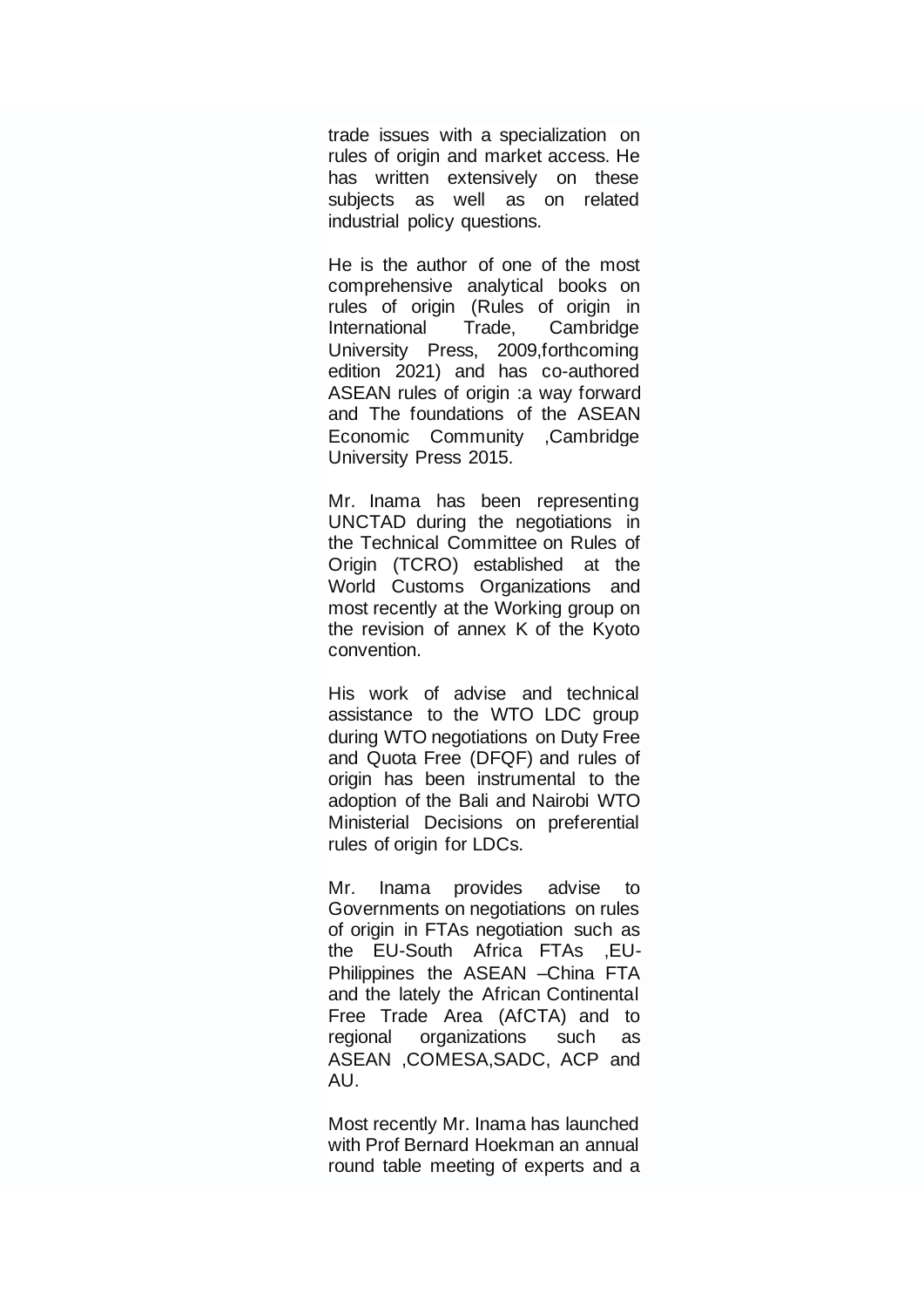platform on rules of origin at the European University institute in Florence,Italy. Such initiative is designed to provide a forum to discuss groundbreaking initiatives and emerging issue on rules of origin and their administration.

Mr Inama is also providing practical advice to private companies to comply with rules of origin regulations and administrative procedures and in such capacity has been participating to annual events organized by Deloitte and other consulting firms

Mr Inama holds Masters and LLM degrees from the University of Bologna and College of Europe, Bruges, Belgium. He is member of the faculty of the ASEAN integration through at Center of International Law of Singapore and has been Visiting Lecturer at the Columbia University, the World Trade Institute, Master in International Law and Economics, M.I.L.E. and at IELPO International Economic law and Policy.



#### *Mr. Konstantinos Kaiopoulos Director, Tariff and Trade Affairs Directorate World Customs Organization (WCO)*

Mr. Konstantinos Kaiopoulos is Tariff and Trade Affairs Director at the World Customs Organization (WCO) since 1st March 2021. He provides leadership and management for the development of global Customs instruments, standards, and tools related to the International Convention on the Harmonized Commodity Description and Coding System (HS Code), the Customs Valuation and the Rules of Origin.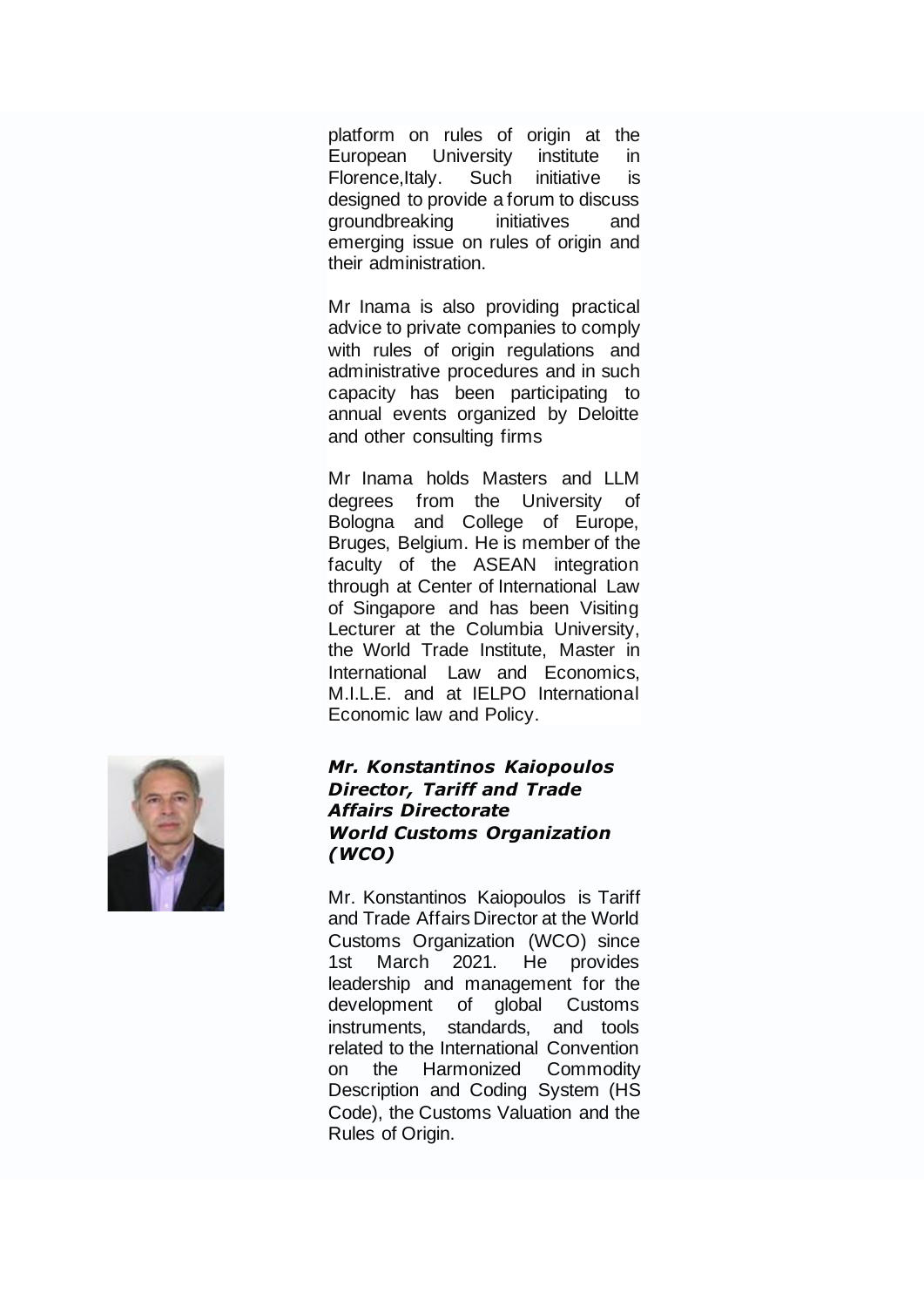Prior to joining the WCO, he represented the Hellenic Customs Administration to the European Union, the WCO, the OECD (Organisation for Economic Development and Cooperation) and the WHO (World Health Organisation)/FCTC bodies. During his 35 years long professional career, Mr. Kaiopoulos worked for Greece's Independent Authority for Public Revenue, the Hellenic Ministry of Economy and Finance, the European Commission and the Newcastle Business School, occupying a variety of senior posts which have given him broad experience and knowledge in Customs, international trade and economics and international business.

Mr. Kaiopoulos is graduated from the London School of Economics, the College of Europe (Belgium), the Sciences Po, the University of Paris IV Sorbonne and the University of Aix-Marseille (France), and is specialised in International Law and International Economic Relations.



#### *Mr. Jonas Kasteng National Board of Trade, Swedish government agency*

Jonas Kasteng is a Senior Adviser at the National Board of Trade Sweden. His main areas of research are rules of origin and the utilization of tariff preferences. Current research focuses on firm and transactionlevel data on preferential imports in the EU's free trade agreements and the reasons for their underutilization.

Recent publications: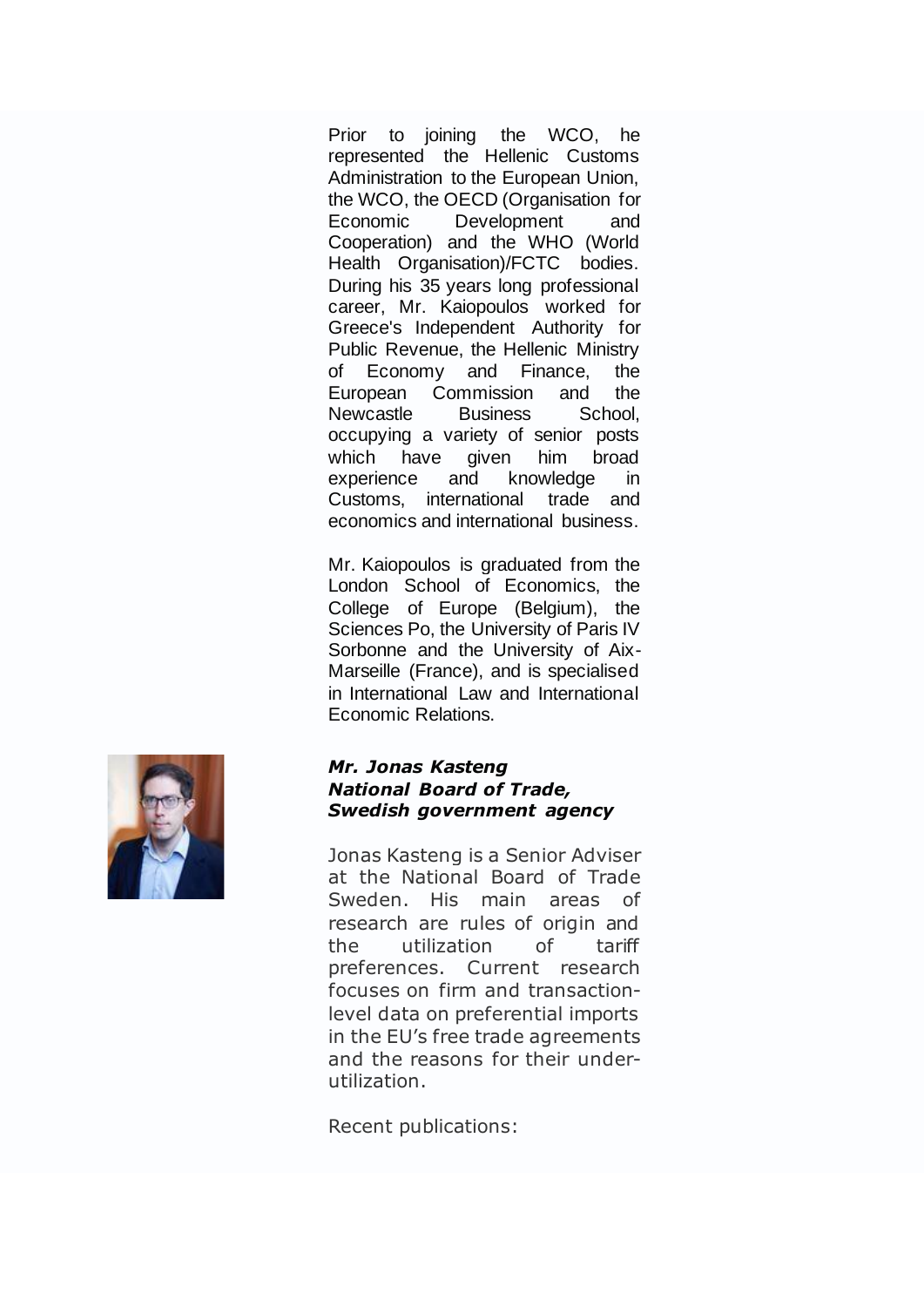["The Use of the EU's Free Trade](https://www.kommerskollegium.se/globalassets/publikationer/rapporter/2018/publ-the-use-of-the-eus-ftas.pdf)  [Agreements: Exporter and](https://www.kommerskollegium.se/globalassets/publikationer/rapporter/2018/publ-the-use-of-the-eus-ftas.pdf)  [Importer Utilization of](https://www.kommerskollegium.se/globalassets/publikationer/rapporter/2018/publ-the-use-of-the-eus-ftas.pdf)  [Preferential Tariffs"](https://www.kommerskollegium.se/globalassets/publikationer/rapporter/2018/publ-the-use-of-the-eus-ftas.pdf)

["Who Uses the EU's Free Trade](https://www.kommerskollegium.se/globalassets/publikationer/rapporter/2019/publ-who-uses-the-eus-free-trade-agreements.pdf)  [Agreements: A Transaction-Level](https://www.kommerskollegium.se/globalassets/publikationer/rapporter/2019/publ-who-uses-the-eus-free-trade-agreements.pdf)  [Analysis of the EU-South Korea](https://www.kommerskollegium.se/globalassets/publikationer/rapporter/2019/publ-who-uses-the-eus-free-trade-agreements.pdf)  [Free Trade Agreement"](https://www.kommerskollegium.se/globalassets/publikationer/rapporter/2019/publ-who-uses-the-eus-free-trade-agreements.pdf)

["Using Utilization Rates to](https://cadmus.eui.eu/bitstream/handle/1814/70396/RSC%202021_21.pdf?sequence=1&isAllowed=y)  [Identify Rules of Origin Reforms:](https://cadmus.eui.eu/bitstream/handle/1814/70396/RSC%202021_21.pdf?sequence=1&isAllowed=y)  [The Case of EU Free Trade Area](https://cadmus.eui.eu/bitstream/handle/1814/70396/RSC%202021_21.pdf?sequence=1&isAllowed=y)  [Agreements"](https://cadmus.eui.eu/bitstream/handle/1814/70396/RSC%202021_21.pdf?sequence=1&isAllowed=y)

Mr. Kasteng has previously worked as a Political Adviser at the Swedish Parliament, as a Trade Policy Adviser at the Swedish Board of Agriculture, and as an Adviser to the Assisting Director General at the United Nation's Food and Agriculture Organization (FAO) Regional Office for Latin America and the Caribbean. He has also worked, on a temporary basis, at the Swedish Ministry for Foreign Affairs and at the International Centre for Trade and Sustainable Development (ICTSD).

Mr. Kasteng holds a Master of Science Degree in International Business (Göteborg University, Sweden).

Follow on Twitter: @JonasKasteng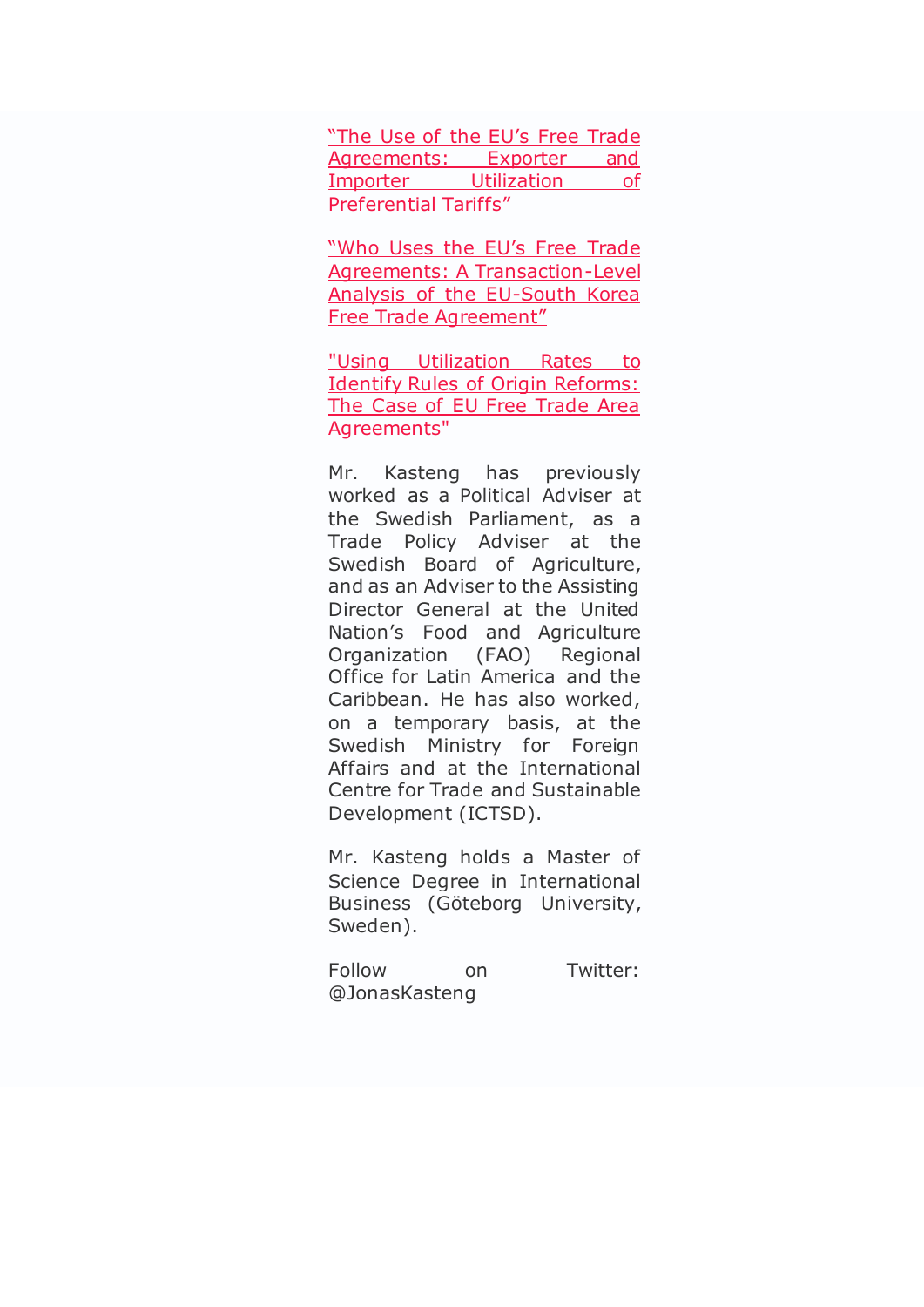

## *Ms. Aissata KOFFI YAMEOGO ECOWAS Commission*

I am a national of Burkina Faso and a Program Officer in charge of Rules of Origin and Management of Community Preferential Regime.

With more than fourteen (14) years of professional experience including twelve (12) years at the Customs Union and Taxation Directorate of the ECOWAS Commission, I have actively contributed to the consolidation of the ECOWAS Free Trade Area, and improvement of intra-Community trade indices in the West African region. As part of my responsibility since 2008, I have monitored and managed the ECOWAS Trade Liberalization Scheme (ETLS) procedure, which is the regulatory mechanism governing the free movement of products of ECOWAS origin between member states in the Community. From the technical point of view, I am responsible for the implementation of ECOWAS rules of origin and ensuring conformity with Community protocols in intra-community trade within the ECOWAS market space. As part of my responsibility, I organize training and sensitization activities in Rules of origin and Community instruments in the domain for Customs officials and the private sector actors.

In the recent years, I have been coordinating the Rules of Origin negotiation of ECOWAS member states within the framework of the African Continental Free Trade Agreement (AfCFTA).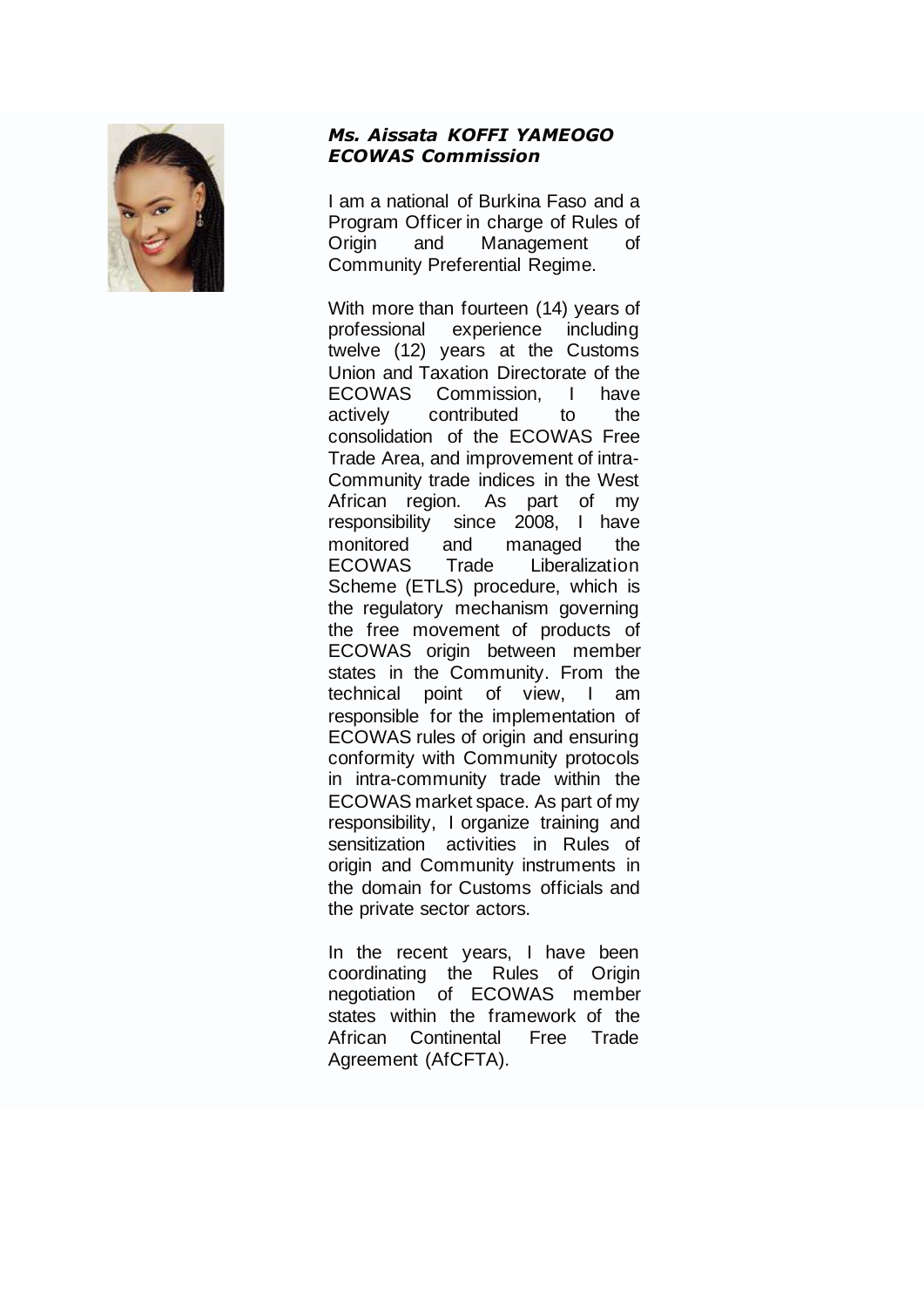

### *Dr. Francis Mangeni AfCFTA Secretariat*

Dr. Francis MANGENI is currently Head of Trade Promotion and Programs with the African Continental Free Trade Area. His past positions include Senior Economist and Diplomat at the African Union Embassy to the UN, the WTO and the Common Fund for Commodities; and Africa Regional Trade Policy Advisor. He was Director of Trade, Customs and Monetary Affairs of the Common Market for Eastern and Southern Africa (COMESA) from 2009 to 2020. Francis has various charities which support public health and education, and holds a Doctorate in International Economic Law from the London School of Economics and Political Science (UK).



*Ms. Gabriela Martinez Silva Director for Foreign Trade Audit Mexico Customs Administration* G



## *Mr. Kolja Mendel Managing Partner of Mendel Verlag*

Kolja Mendel is Managing Partner of Mendel Verlag, the leading European foreign trade information service and data content provider on applied global tariff and non-tariff measures. Mendel Verlag specialises in research, provision and updating of this information for numerous destination countries all over the world. Kolja joined the family company in the 90ies and actively participated in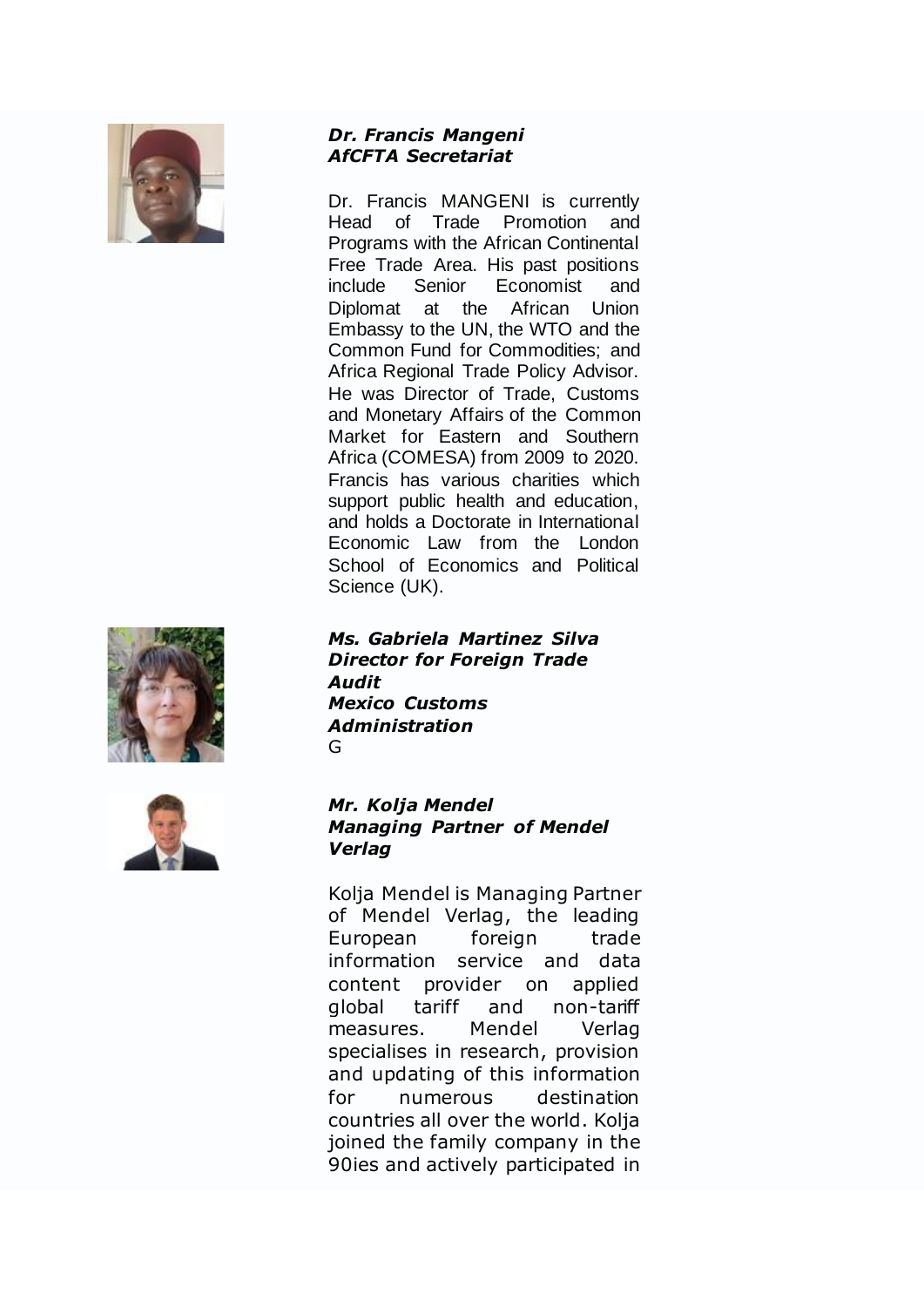the transformation process from a classical publishing house to a specialised international service provider. He has led key projects like the continuous supply of data content for the European Commission's Market Access Database (MADB) for over two decades and corresponding engagements for foreign trade promotion organisations in different countries. For industry projects he constantly engages in the procurement of tailored data content for global trade management solutions, also going beyond the known standards. Kolja regularly contributes to publications and events on different subject matters of foreign trade such as customs nomenclatures, tariffs and additional duties, rules of origin, export control and sanctions measures. He is member of the editorial board of FOREIGN TRADE, a magazine published in collaboration with the Foreign Trade Circle, the German association of customs and foreign trade practitioners. For this organisation he also acts as subject matter coordinator for rules of origin and international aspects.



## *Dr. Kunio Mikuriya Secretary General World Customs Organization*

Mr. Kunio Mikuriya has been Secretary General of the World Customs Organization (WCO) since 1 January 2009. He provides leadership and executive management for the global Customs community's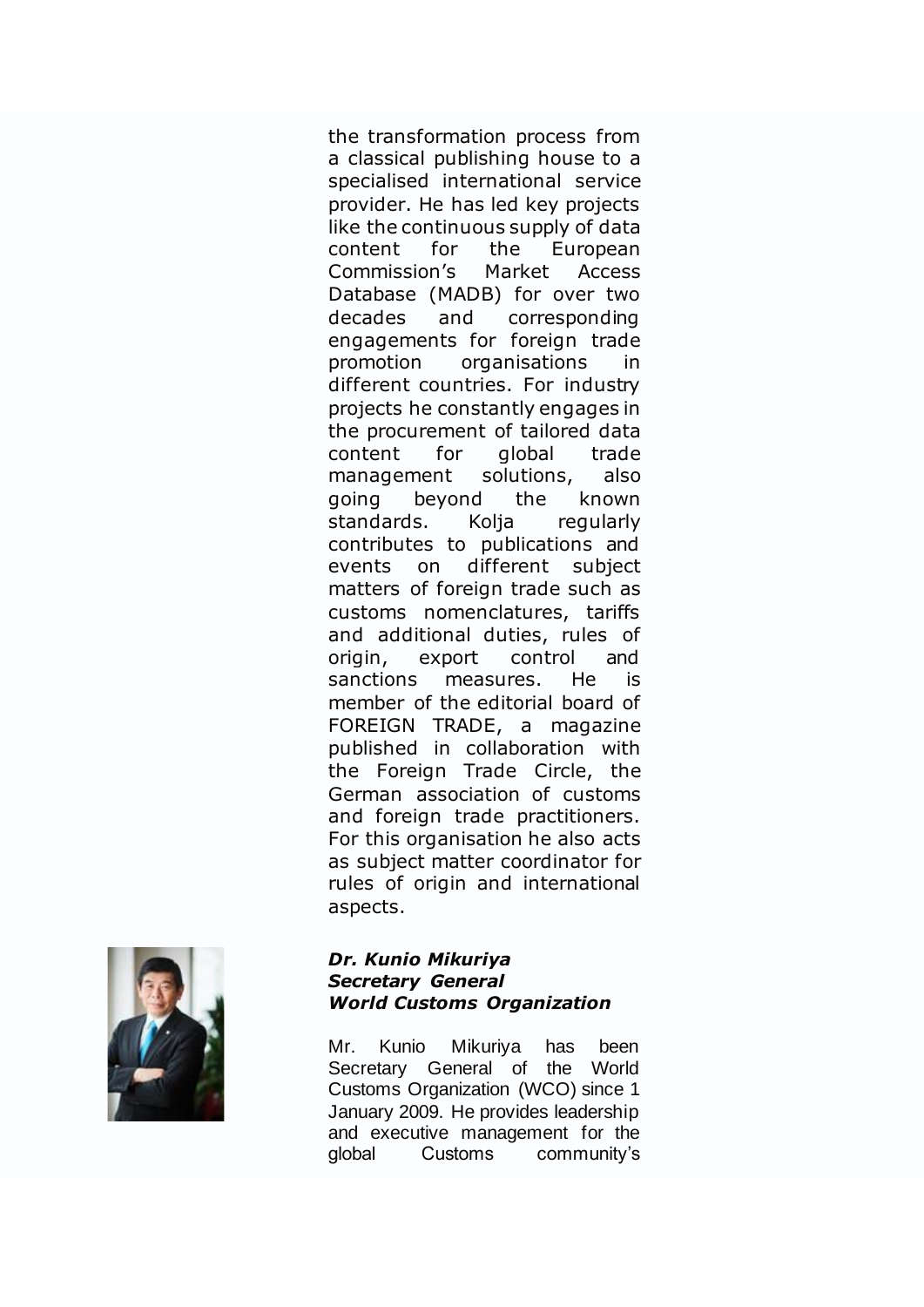priorities, including developing global Customs instruments, standards, and tools; securing and facilitating global trade; realizing revenues; building Customs-business partnerships; and delivering capacity building in support of Customs reform and modernization.

Prior to joining the WCO, he worked for Japan's Ministry of Finance for 25 years. During his career with the Ministry, Mr. Mikuriya occupied a variety of senior posts, which have given him broad experience and knowledge in Customs, trade, development, budget, and financial policies. He served as Director of Enforcement where he led efforts to fight illicit trade, then as Director of Research and International Affairs paving the way for the conclusion of the first regional trade agreement for Japan, and then as a Counsellor in the Tariff and Customs Bureau. He also served as Director of Salaries and Allowances to coordinate remuneration levels for the entire government workforce, and as the Budget Controller for Foreign Affairs, Official Aid, International Trade and Industry, in the Budget Bureau. In addition, he spent time as a Counsellor at the Japanese Mission to the WTO in Geneva and participated in the GATT Uruguay Round trade negotiations.

Mr. Mikuriya has a degree in law from the University of Tokyo and a PhD in international relations from the University of Kent.

*Mr. Mondher Mimouni Chief of Trade and Market Intelligence, International Trade Center*

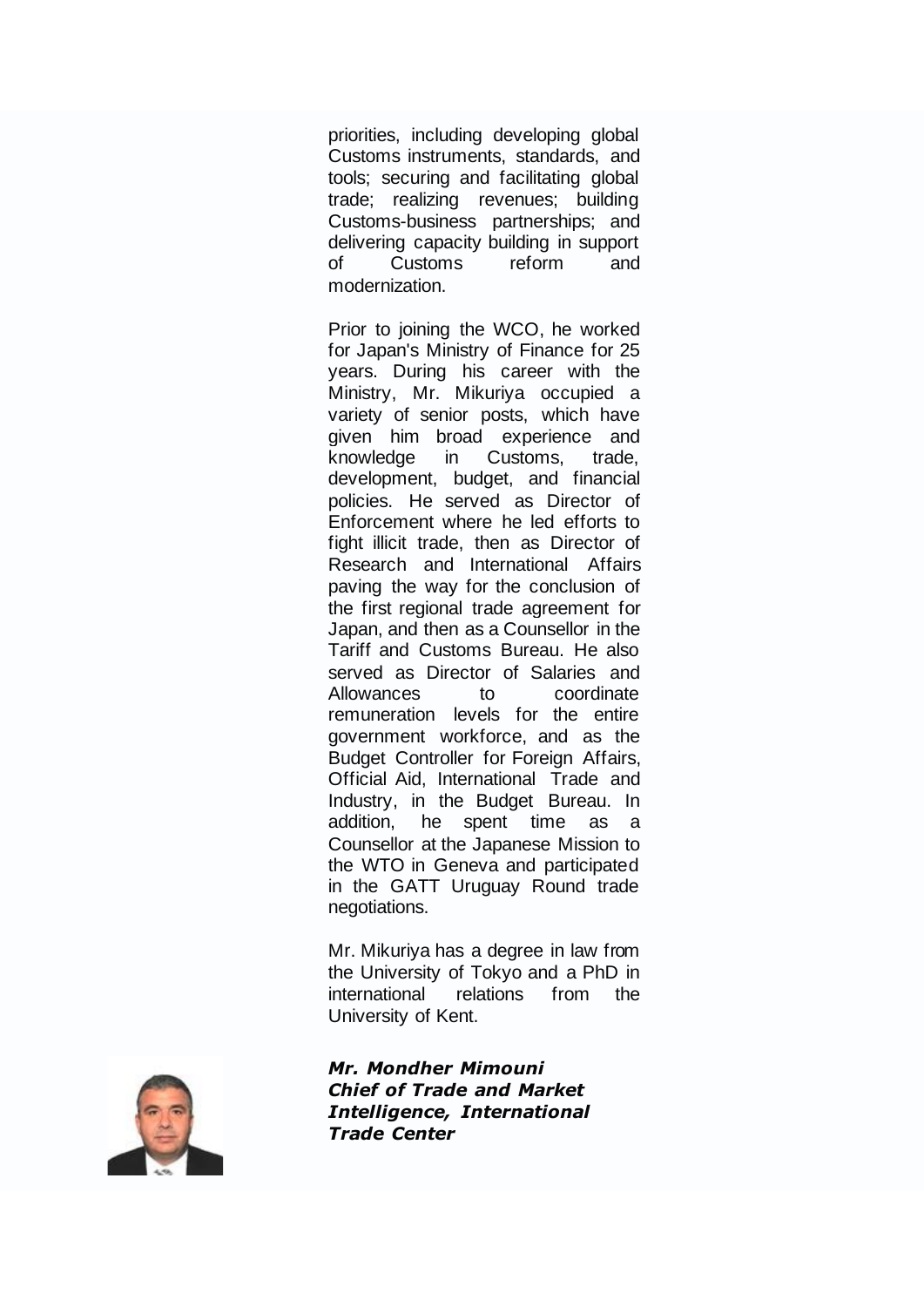Mondher Mimouni is the Chief of the Trade and Market Intelligence in ITC, he is leading ITC's programmes on Transparency in trade, Competitive Intelligence and Non tariff Barriers. He has built several Web applications to improve the trade transparency and assess the export performance and competitiveness of countries. Mr Mimouni has also contributed to a variety of joint market analysis projects of the ITC, UNCTAD, WTO and the World Economic Forum. Mr Mimouni holds an M.Phil. equivalent in Development Economics from the Economic University of Montpellier, and an MS in Agricultural Policy and Development Administration from the CIHEAM-Montpellier.



## *Mr. Pablo MUÑIZ Head of the customs practice at VAN BAEL & BELLIS*

Pablo is a partner at the law firm [Van](https://www.vbb.com/lawyers/profile/pablo-muniz)  [Bael & Bellis](https://www.vbb.com/lawyers/profile/pablo-muniz) (Brussels - London - Geneva) where he heads the customs practice. He specialises in EU trade law, with a particular emphasis on EU customs law, including customs classification, origin issues, free trade agreements and other preferential arrangements, repayment requests, customs valuation, duty suspensions, as well as export controls and sanctions. Pablo often handles multijurisdictional customs matters involving disputes in several EU Member states.

He regularly advises clients on customs matters involving the EU Courts, the European Commission, OLAF, the World Customs Organization (WCO) and national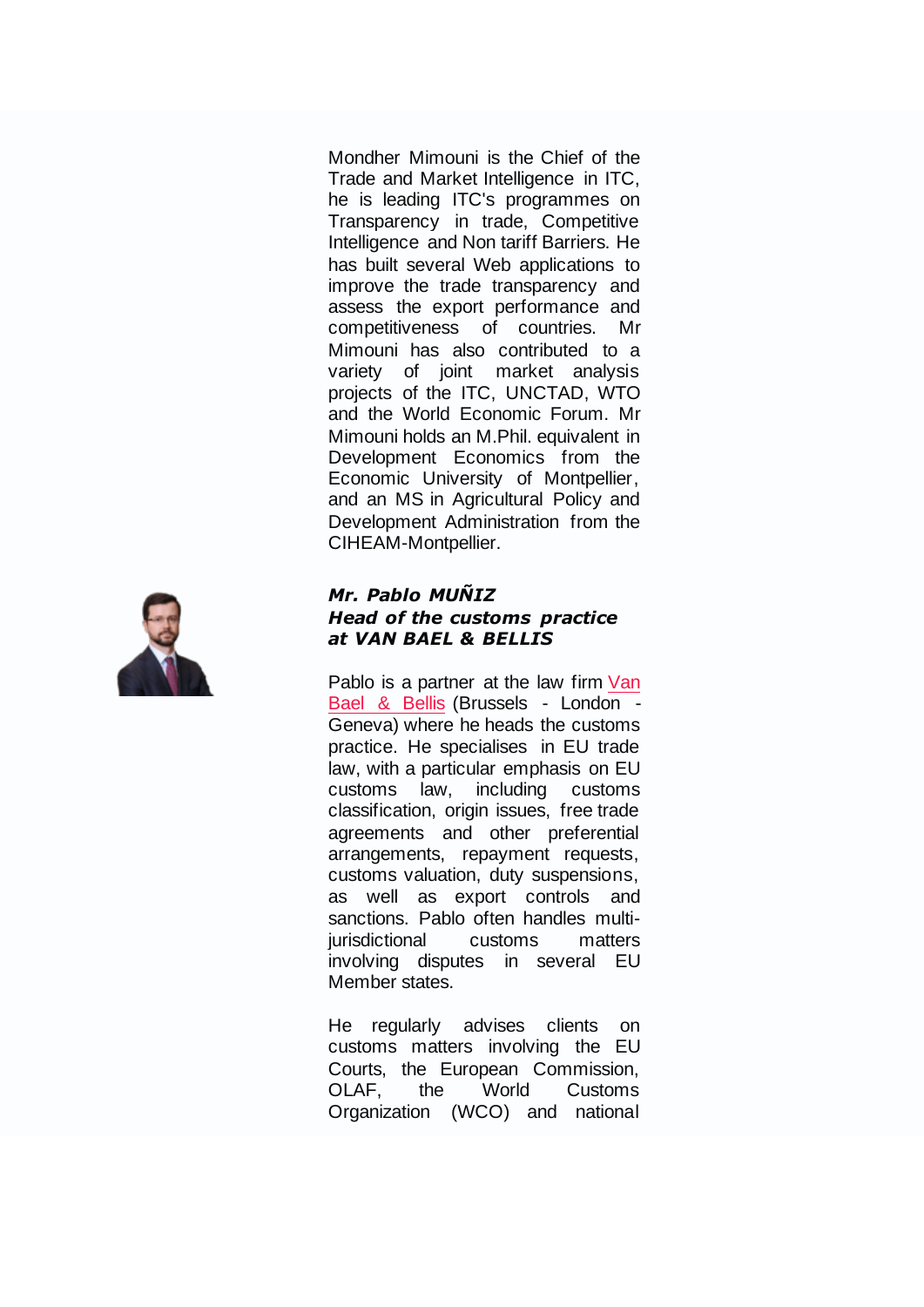customs administrations throughout the EU.

Further information is available on [LinkedIn.](https://www.linkedin.com/in/munizpablo/)

### *Ms. Bernadita Palacios Scheggia Chile Customs*

Economist with over 13 years of experience in the fields of international affairs, finance and trade policy. After working for the first years of her career in the financial industry, she served as an International Affairs Advisor in the Ministry of Finance of Chile, where she participated as a negotiator of the Trans-Pacific Partnership Agreement (TPP) in the areas of trade facilitation and customs procedures, competition policy and state enterprises, and financial services. She also participated as a representative of Chile in various meetings of the Asia Pacific Economic Cooperation Forum (APEC) and prepared Chile's participation in the G20 Financial Track, when invited as an observer by Mexico in 2012.

She subsequently obtained a Master's degree in Public Administration from Harvard University. Upon her return to Chile she served as a Capital Market Advisor in the Ministry of Finance, working in the bill that modernized the banking legislation of Chile, to incorporate elements such as Basel III and tools to deal with failing banks. She also represented Chile in the Financial Markets Committee of the Organization for Economic Cooperation and Development (OECD), as well as in the discussion regarding the Code of Liberalisation of Capital Movements.

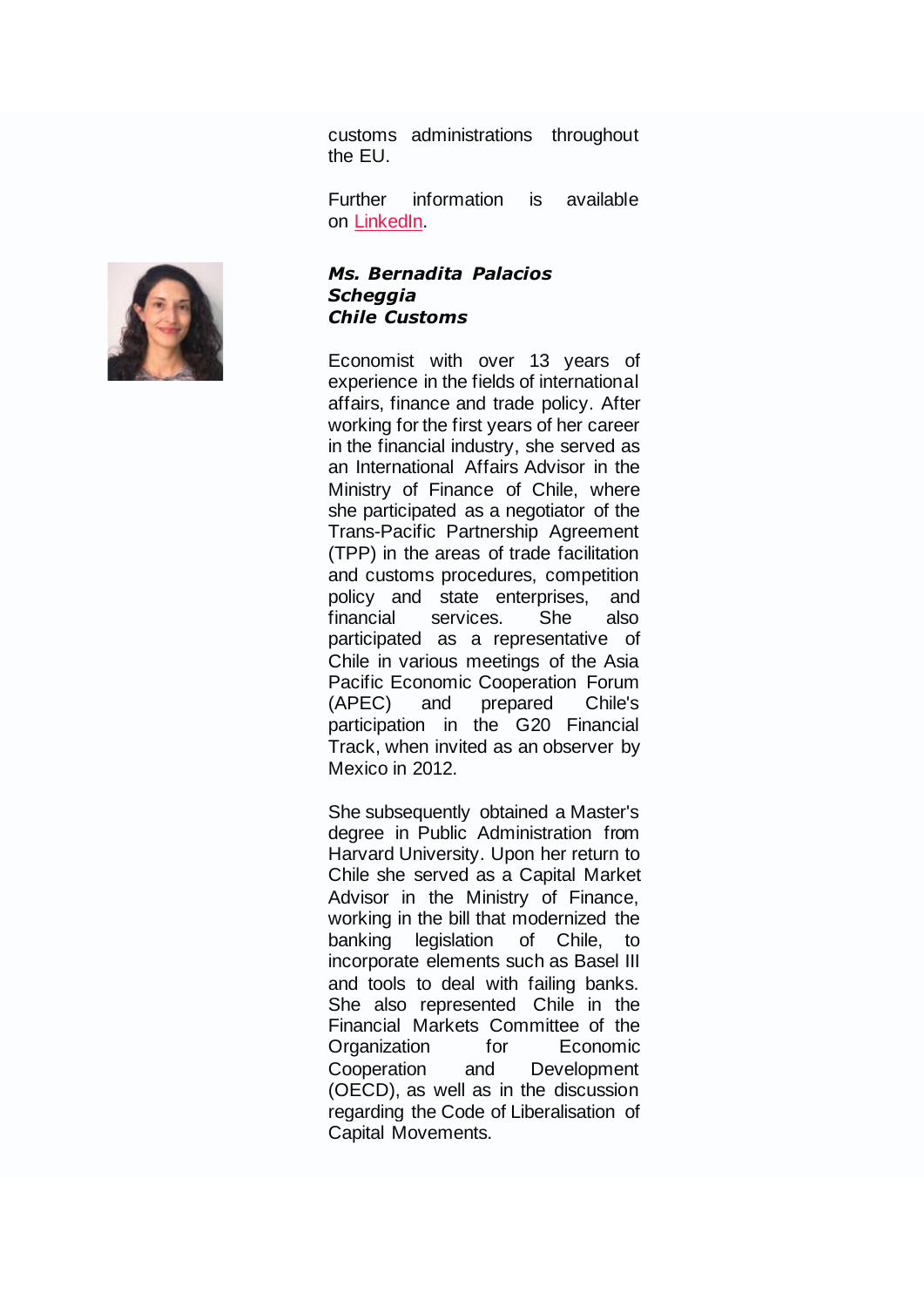She is currently Head of the Technical Department of the National Customs Service, where she is in charge of the implementation of trade agreements and participating in trade negotiations in the area of rules of origin, including the deepening of the Chile-China Free Trade Agreement, the modernisation of the agreement with the European Union, the recent agreement with the United Kingdom and the negotiation of the Pacific Alliance with Associate State Candidates, among others. She has also presented before the Technical Committee on Rules of Origin of the World Customs Organization (WCO) and participated as Chilean delegate in the APEC Subcommittee on Customs Procedures, where she led the update of the APEC Customs Transit Guidelines 2019, to facilitate access to preferential tariff treatment for originating goods that have not been altered during transit.



#### *Mr. Robert S. Smith Americas Global Trade Leader, EY*

Partner based in the USA. He spent over 15 years of his global trade career based in Asia-Pacific, in Shanghai and Hong Kong, where he started EY's China Global Trade Practice and was the Asia-Pacific Indirect Tax Leader for many years. Robert returned to the US in 2015 during a period of significant trade disruption and accelerating regulatory change, to lead the Americas Global Trade Practice and work with multinational companies headquartered in the North American and Latin America regions.

Robert has deep experience in customs, trade, import/export and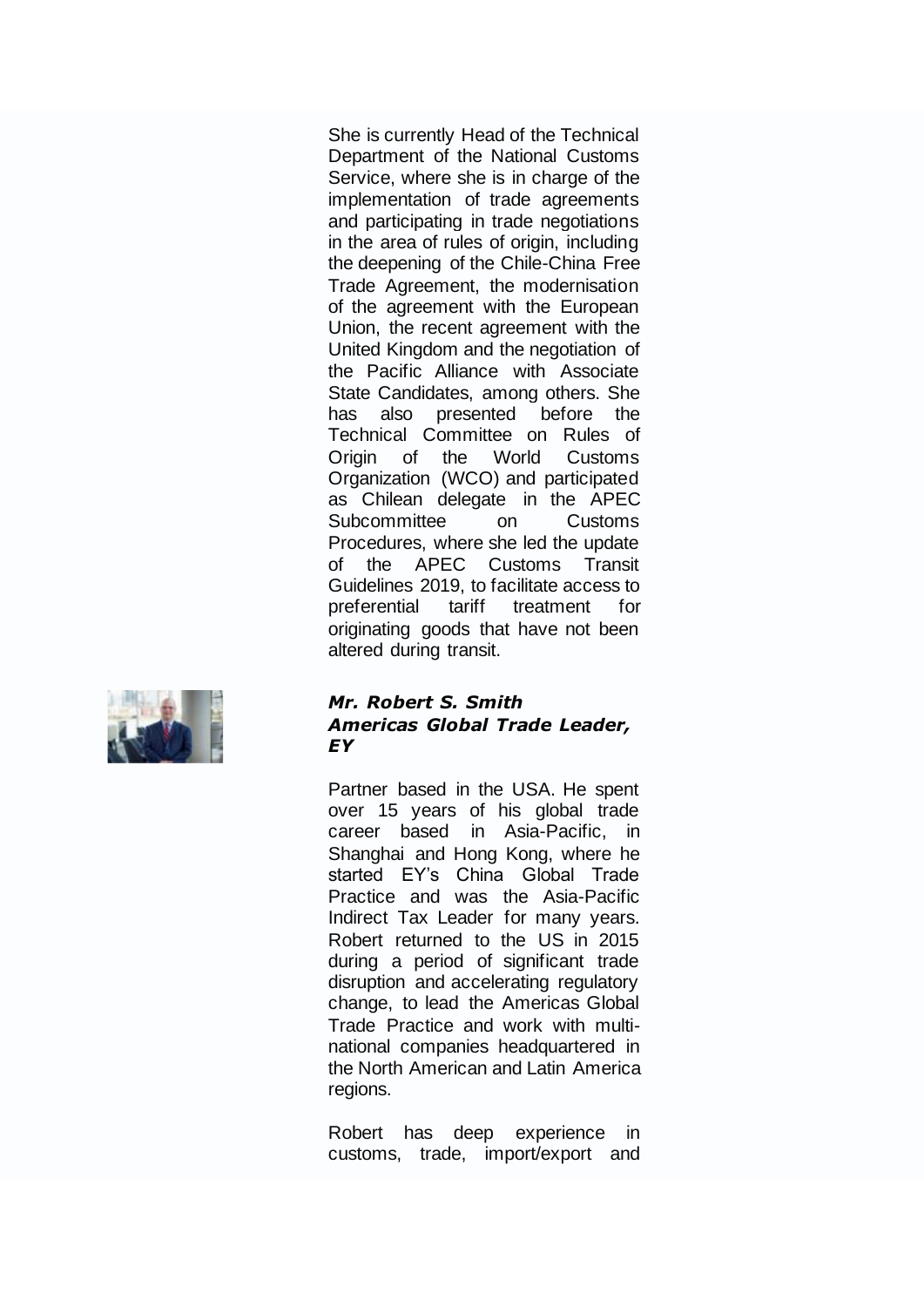indirect tax matters working with Authorities and companies around the world for the last 20 years. His knowledge in how companies operate their trade functions and the customs technical issues they encounter helps him to provide technical and practical advice to his clients.

Robert is a recognized authority on customs and trade issues and frequently speaks in conferences, webcasts and other forums around the world. He was a speaker at the 2019 World Customs Organization conference on the future direction of the Harmonized System and has participated on panels with WTO representatives on trade matters. He is the organizer and leader of EY's Americas Indirect Tax Symposium held each year in Miami attended by more than 300 participants that includes panelists/speakers from the WCO, Customs Authorities, other Government Agencies as well as industry representatives.

Robert has a Masters and a Bachelors degree in Professional Accounting, both from Brigham Young University. He passed the USCPA exam and previously worked as an auditor that allows him to apply his audit knowledge and accounting skills to the area of customs and trade. He also proficiently reads, writes and speaks Korean and speaks basic Mandarin.

![](_page_21_Picture_3.jpeg)

*Mr. Demba Seck Technical Officer – Origin Sub-Directorate World Customs Organization (WCO)*

Demba SECK is currently a Technical Officer –Origin Sub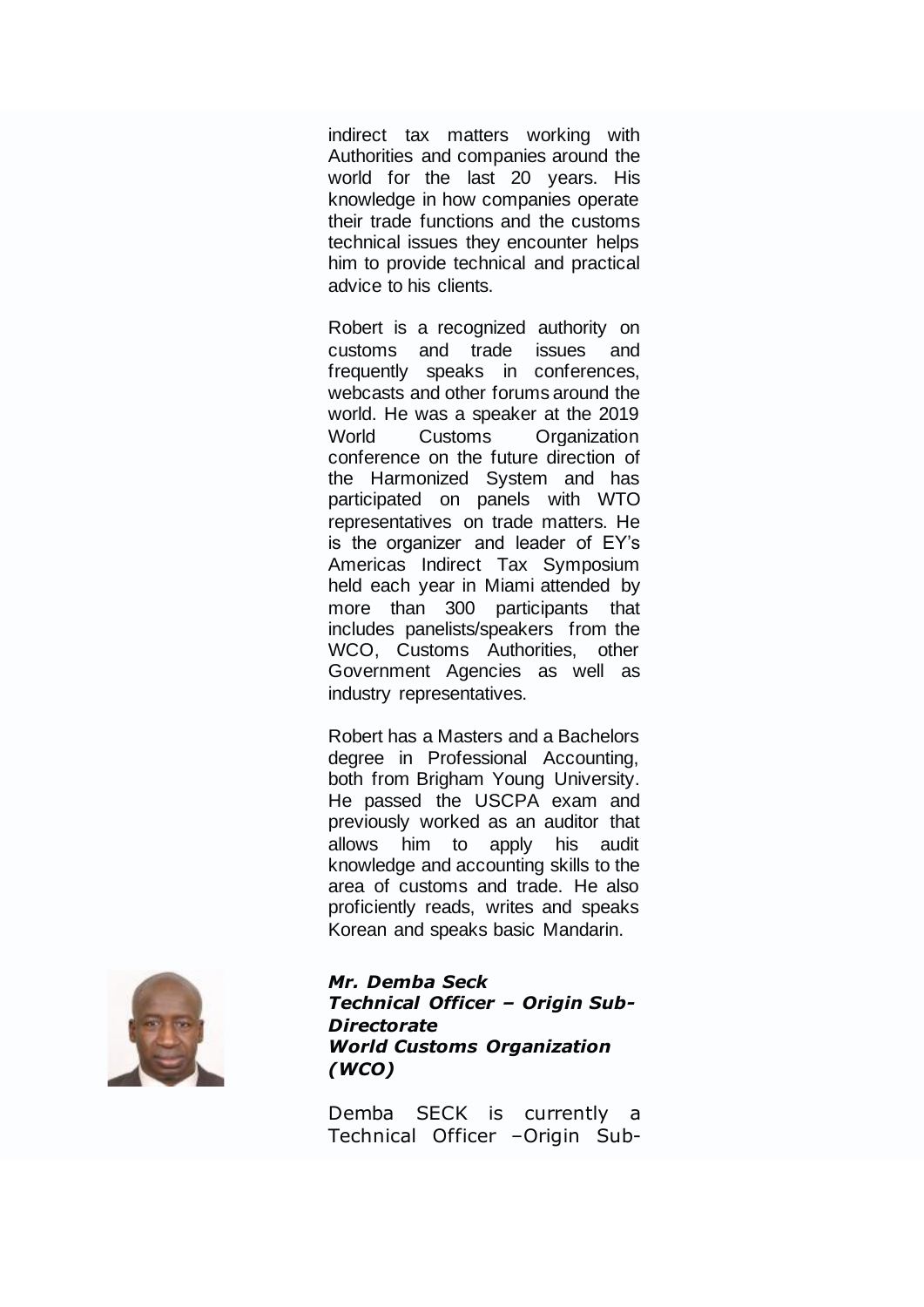Directorate – World Customs Organization.

He held various positions at both operational and central administration levels was as well responsible for origin matters in his home Administration in Senegal.

He has many years of training experience within the fields of customs legislation and customs procedures. Additionally to this, he has participated in several regional and continental negotiation rounds, all of which provided him with a broad experience.

Before joining the WCO, he was a WCO Accredited Expert Trainer on Rules of Origin and Technical and Operational Advisor on Revenue Package.

![](_page_22_Picture_4.jpeg)

### *Mr. Brian Staples Trade Facilitation Services (TFS), consulting group*

Brian Staples is President of Trade **Facilitation** Services (TFS: [www.tradefacilitation.ca](http://www.tradefacilitation.ca/)) an Ottawa- based international trade and customs consulting group that has been providing a wide range of multinational clients with effective market access strategies and solutions for over 30 years. TFS services include technical trade fundamentals with a particular focus on rules of origin and all dimensions of trade facilitation. Brian is also the Founding Director of the Origin Institute [\(https://theorigininstitute.org\)](https://theorigininstitute.org/) and in addition to resolving trade problems for private sector clients, he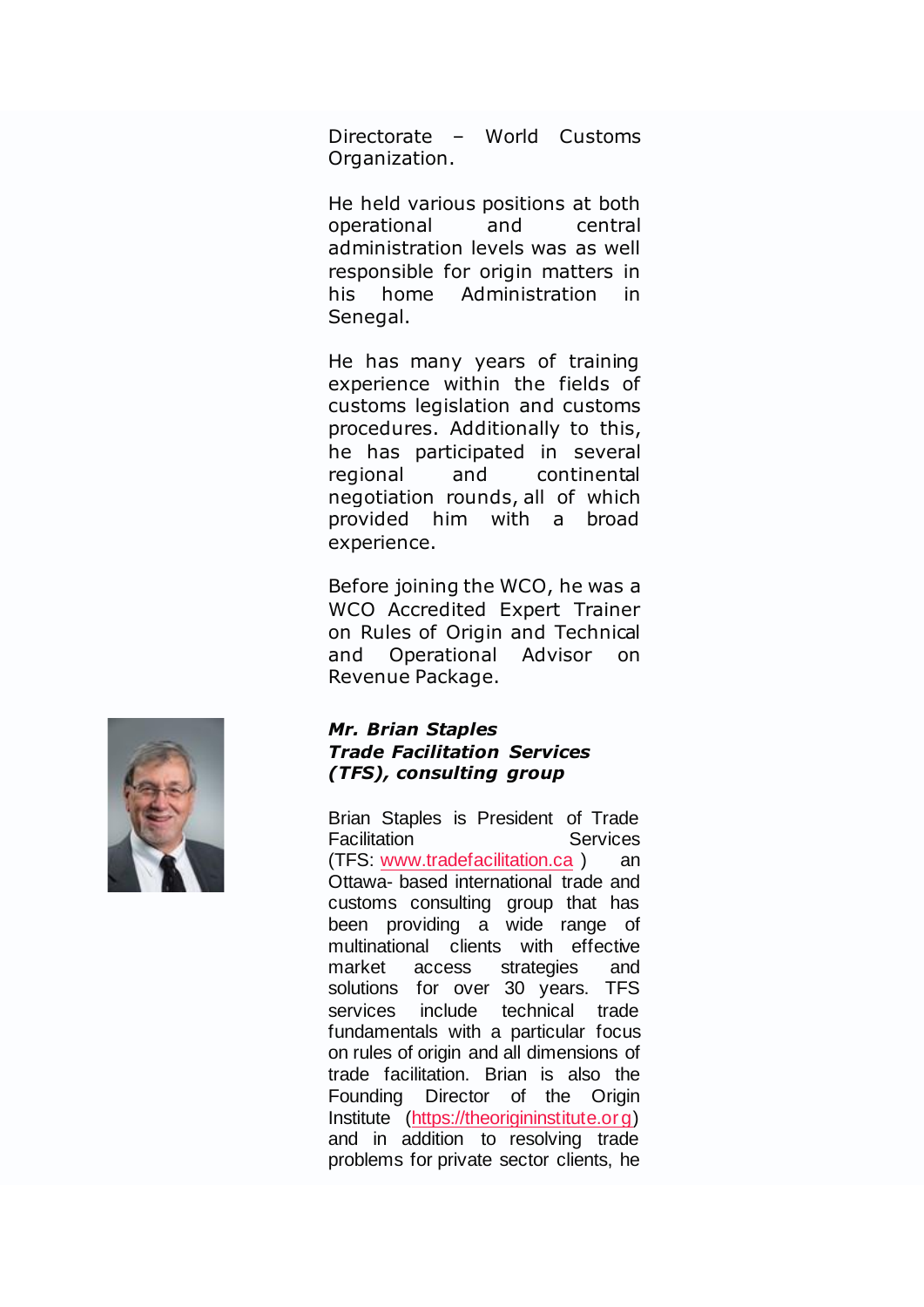has also worked on a wide range of trade, customs and origin related technical assistance and capacity building development projects around the world. Mr. Staples is a longstanding member of the Canadian Chamber of Commerce and the International Chamber of Commerce Commission on Customs and Trade Facilitation.

### *Mr. Goro Suzuki Technical Attaché- Origin Sub-Directorate World Customs Organization (WCO)*

**Goro SUZUKI** is a Technical Attaché responsible for Rules of Origin in the Tariff and trade affairs, the World Customs Organization (WCO), from 2020.

Prior joining the WCO, he worked for Japan Customs for 15 years in the field of tariff, trade and facilitation areas. In the career, he developed his expertise as origin expert at the Rules of Origin Center, Tokyo Customs. As an Assistant Director of the office of Rules of Origin, Japan's Ministry of Finance, he participated in various international negotiations/consultations, e.g. EU-Japan Economic Partnership Agreement and Regional Comprehensive Economic Partnership (RCEP), also he worked on uniform application of preferential and non-preferential rules of origin within its Customs administration.

## *Mr. Jeremy T. Harris The Inter-American Development Bank*

Mr. Harris worked as Consultant, Economist, and Integration and Trade

![](_page_23_Picture_6.jpeg)

![](_page_23_Picture_7.jpeg)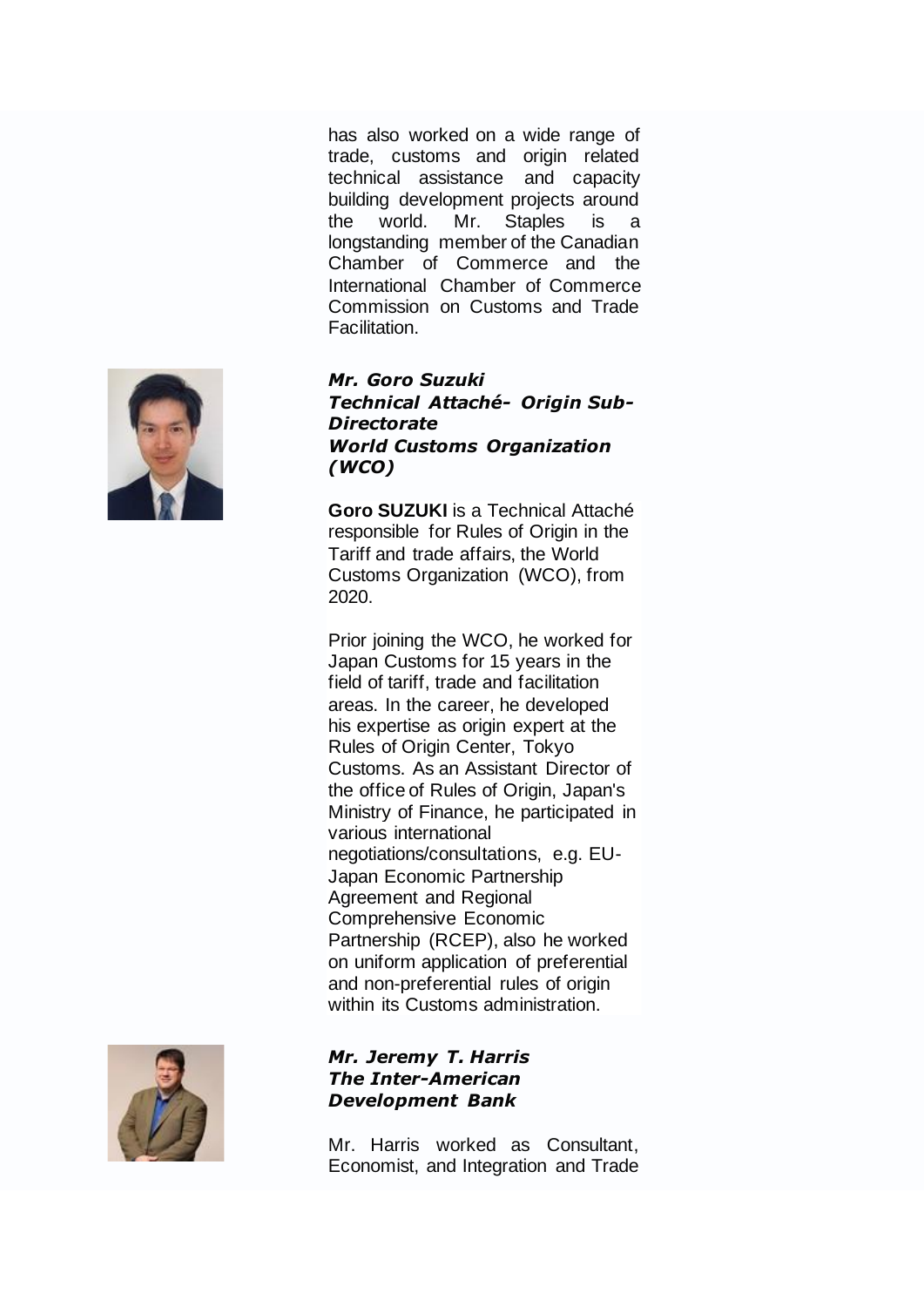Specialist at the Inter-American Development Bank for more than eighteen years. In this context, Mr. Harris has participated in supporting several trade negotiation processes, including the FTAA and the DR-CAFTA, as well as others within Latin America, with an emphasis on rules of origin and market access. At the IDB he has participated in the design and development of several databases and information systems regarding market access. He has written on preferential trade agreements and their systemic effects on regional and global trade. Outside the IDB he has worked as a consultant for the UN-ECLAC, the CARICOM Secretariat, DFID, and GTZ. Mr. Harris holds a PhD in Economics from the University of Maryland.

### Relevant publications include:

["Convergence in the Rules of Origin](https://publications.iadb.org/handle/11319/2466)  [Spaghetti Bowl: A Methodological](https://publications.iadb.org/handle/11319/2466)  [Proposal" with Rafael Cornejo, INT-](https://publications.iadb.org/handle/11319/2466)[INTAL Working Paper Nº34](https://publications.iadb.org/handle/11319/2466)

["Rules of Origin for Development: from](https://publications.iadb.org/handle/11319/2492)  [GSP to Global Free Trade" INT](https://publications.iadb.org/handle/11319/2492)  [Working Paper 03](https://publications.iadb.org/handle/11319/2492)

["Multilateralising Preferential Rules of](https://publications.iadb.org/handle/11319/2521)  [Origin around the World" with Antoni](https://publications.iadb.org/handle/11319/2521)  [Estevadeordal and Kati Suominen,](https://publications.iadb.org/handle/11319/2521)  [INT Working Paper 08](https://publications.iadb.org/handle/11319/2521)

### *Mr. Donald Tindamanyire Principal Customs Officer Tariffs, Valuation and Rules of Origin at the East African Community Secretariat, Tanzania*

Donald Tindamanyire, is currently the Principal Customs Officer, responsible for Tariffs, Valuation and Rules of

![](_page_24_Picture_7.jpeg)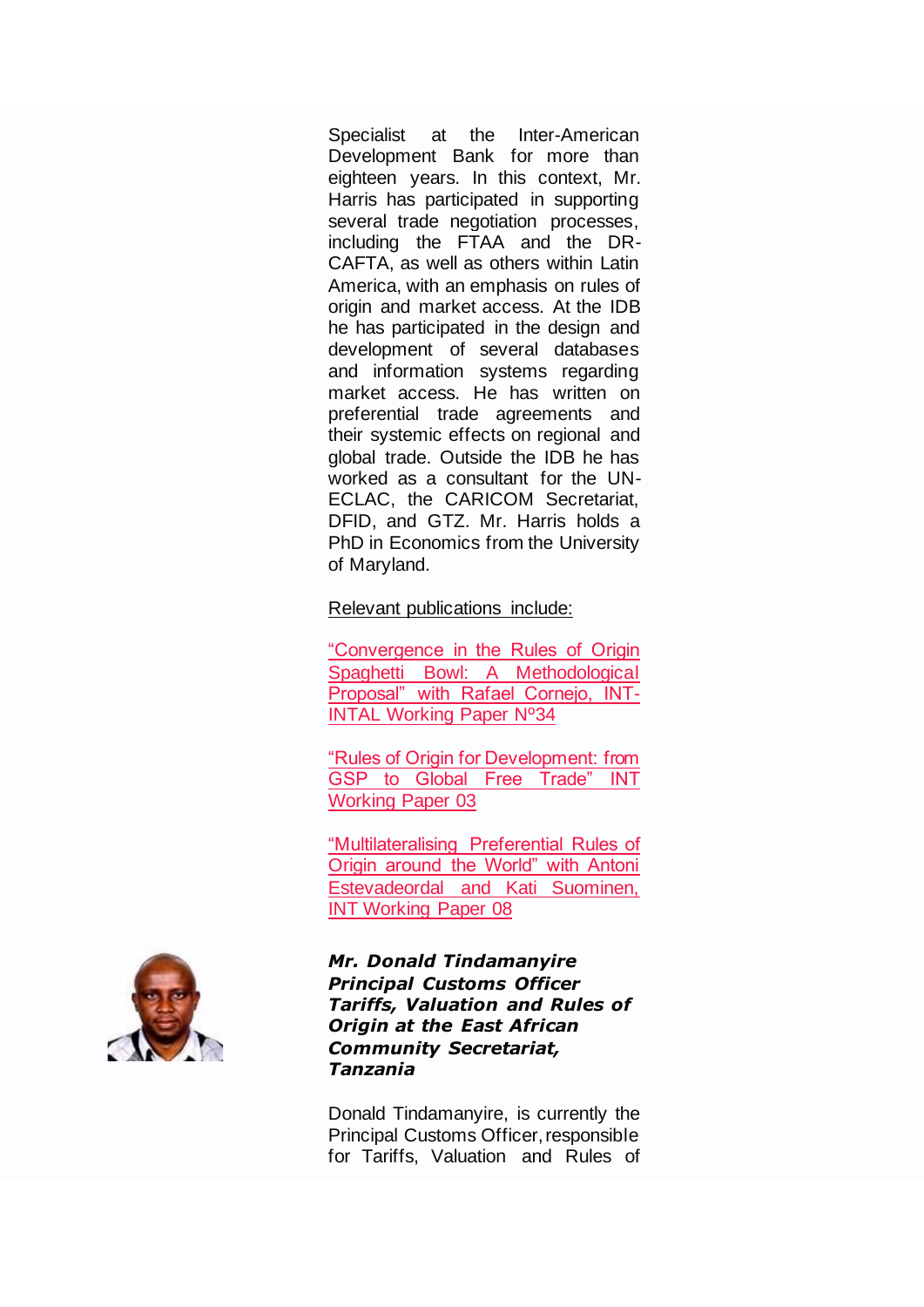Origin at the East African Community Secretariat, based in Arusha, Tanzania. Donald's experience in Customs Management spans over 19 years, specifically in the areas of valuation, tariff, Rules of Origin and trade facilitation. Donald holds a Master's Degree in Customs Administration, from the University of Muenster, Federal Republic of Germany, and a Bachelor of Laws (LLB), from the University of Dar es Salaam, in Tanzania.

As a regional expert, Donald's key responsibilities centre on ensuring the overall administration and monitoring on the application of the EAC Common External Tariff, Agreement on Customs Valuation and Rules of Origin, by EAC Partner States, and in accordance with the EAC Customs Union Protocol.

Donald is currently coordinating the EU-WCO Programme for Harmonized System (HS) in Africa within EAC region. He is overseeing the transposition and implementation of the HS 2022 version, which will include a Digitalized / Electronic Tariff and advanced ruling system. Donald also oversaw the awareness creation, for border agencies, on measures taken to facilitate smooth movement of goods within the region including the WCO HS reference guide on classification for COVID 19 medical supplies, in order facilitate expedited clearance.

Donald has also led the facilitation of various reviews of EAC Tariff regimes based on the EAC policy requirements, as well as participated in the negotiations on Rules of Origin for Tripartite Free Trade Area (TFTA)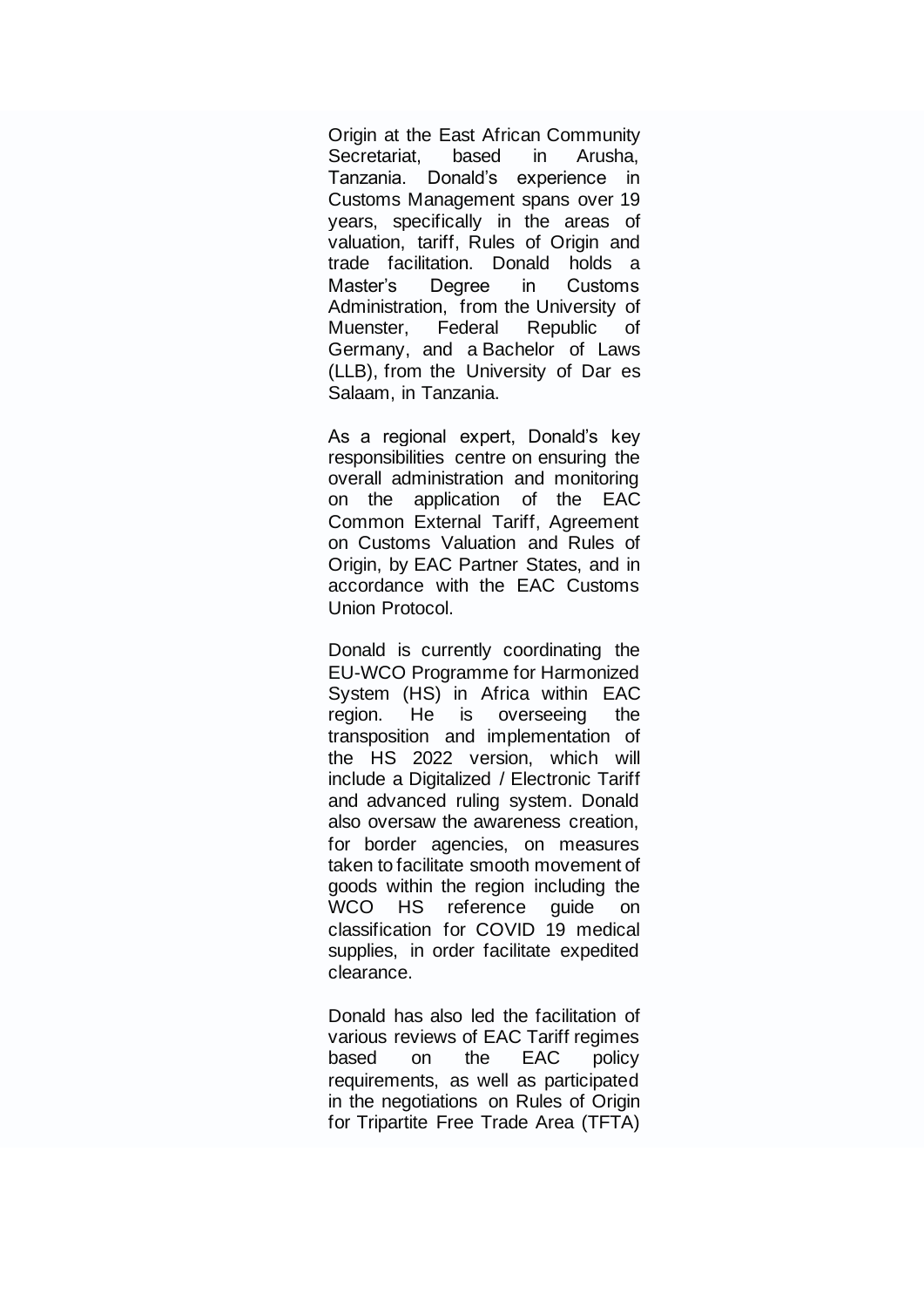and the recently concluded Economic Partnership Agreement (EPA).

Donald previously worked with the Tanzania Revenue Authority, where he held various senior porfolios, such as, Assistant Regional Manager Customs & Excise Department and Head of Rules of Origin, where he led various teams in the development and implementation of various policies and procedures on revenue collection, trade facilitation and protection of society.

From his legal background, Donald is an Advocate of the High Court of Tanzania, and a Member of both requisite professional bodies of the Tanganyika Law Society (TLS) and East Africa Law Society (EALS).

#### *Ms. Rika Tokai Japan Customs*

Rika TOKAI is a deputy director at the Tariff Policy and Legal Division, Customs and Tariff Bureau, Ministry of Finance, Japan. With 25 years of experience in Customs trade, enforcement and international cooperation, she currently belongs to Office of Rules of Origin responsible for trade negotiations on rules of origin as well as policy-making and supervision of origin-related work in Japan Customs.

As for overseas assignment, she previously rked for the WCO as technical attaché in the Origin b-Directorate, Tariff and Trade Affairs Directorate m 2017 to 2020 and also worked as customs aché in Japan-Taiwan Exchange Association at pei from 2007 to 2009, including as a researcher he field of Free Trade Agreement at El Colegio de xico (COLMEX) in 2003.

![](_page_26_Picture_6.jpeg)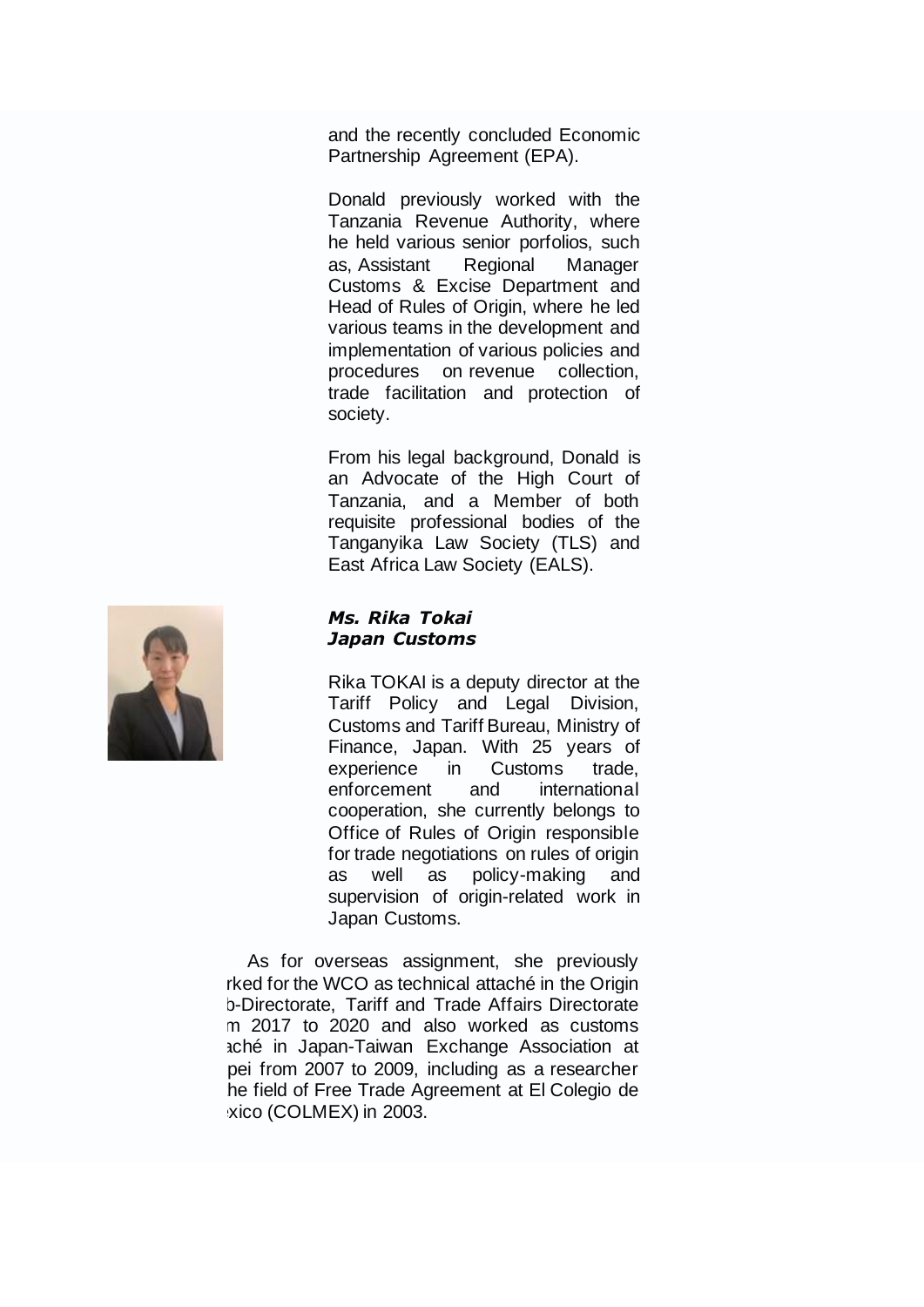![](_page_27_Picture_0.jpeg)

### *Mr. Ricardo Treviño Chapa Deputy Secretary General World Customs Organization ( WCO)*

Ricardo Treviño Chapa holds a Bachelor's degree in Financial Administration/Business from the Instituto Tecnológico y de Estudios Superiores de Monterrey (Monterrey Institute of Technology and Higher Education) in Mexico and a Master's degree in Global Banking and International Finance from the University of Birmingham in the United Kingdom.

With a public sector career spanning 20 years, he first worked for Mexico's Government at the Institute for Protection of Bank Savings, focusing on areas such as process improvement, financial support analysis and asset management.

In 2007 he was appointed as General Director for Revenue Collection in the State of Mexico Government. Revenue collection tripled during his term of office, thanks to the implementation of automated processes. He also served as General Director of the Social Security Institute of the State of Mexico, where he led spearheaded a legal reform to strengthen the pension system.

In 2013 he joined Mexico's Tax Administration Service as Administrator General of Evaluation and Internal Affairs, where he was responsible for developing actions to strengthen integrity and transparency in Customs and tax.

In 2015 he was appointed as General Administrator of Customs by the President of Mexico, with ratification by the Senate. During his tenure in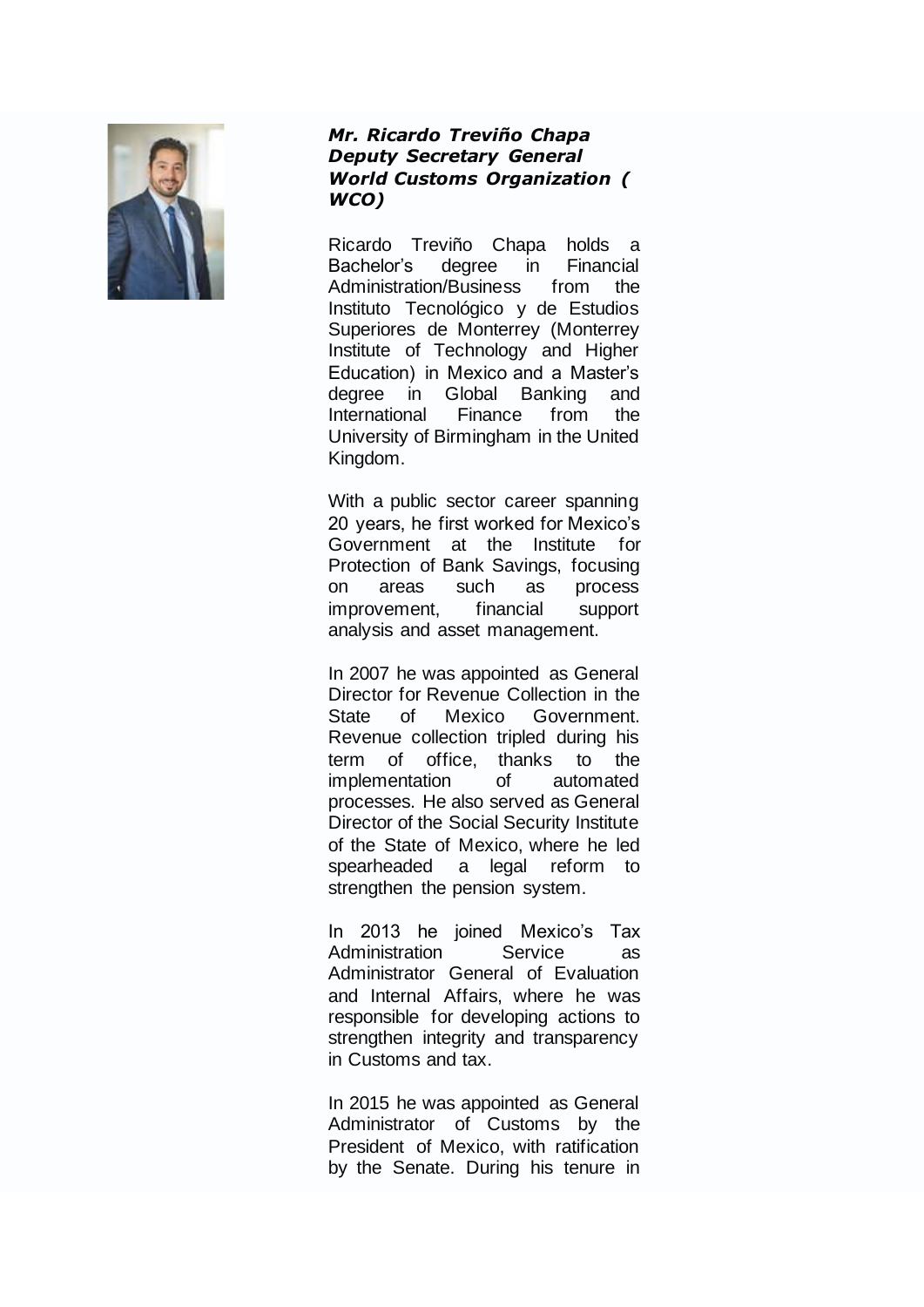office, Mr. Treviño Chapa promoted digitization of Customs procedures as well as cooperation with other border agencies and with Customs administrations of the country's main trading partners. Through the implementation of technology and data analysis, the risk alert effectiveness increased exponentially, impacting positively on revenue collection stemming from external trade. During this period of his career, he was also the WCO Regional Vice-Chair for the Americas and Caribbean region and, in this capacity, coordinated the first ever regional Strategic Plan in line with WCO objectives and priorities.

Since January 2018 Ricardo Treviño Chapa has held the post of WCO Deputy Secretary General, after being elected by the WCO Council. His current duties include leading the efforts to define and implement the WCO Strategic Plan for the period 2019-2022, which is based in an inclusive and transparent approach by taking, for the first time, contributions by the Organization's 183 Members into consideration. He has also succeeded in upgrading the strategic indicators, goals, priorities and deliverables for the Strategic Plan.

In his role as Deputy Secretary General, he follows up on the correct implementation of the WCO Strategic Plan, overseeing and coordinating efforts made by the Organization's three Directorates: Compliance and Facilitation, Tariff and Trade Affairs, and Capacity Building.

Some of the main activities addressed in the WCO Strategic Plan are the promotion and updating of the Organization's conventions, tools and instruments, including the Revised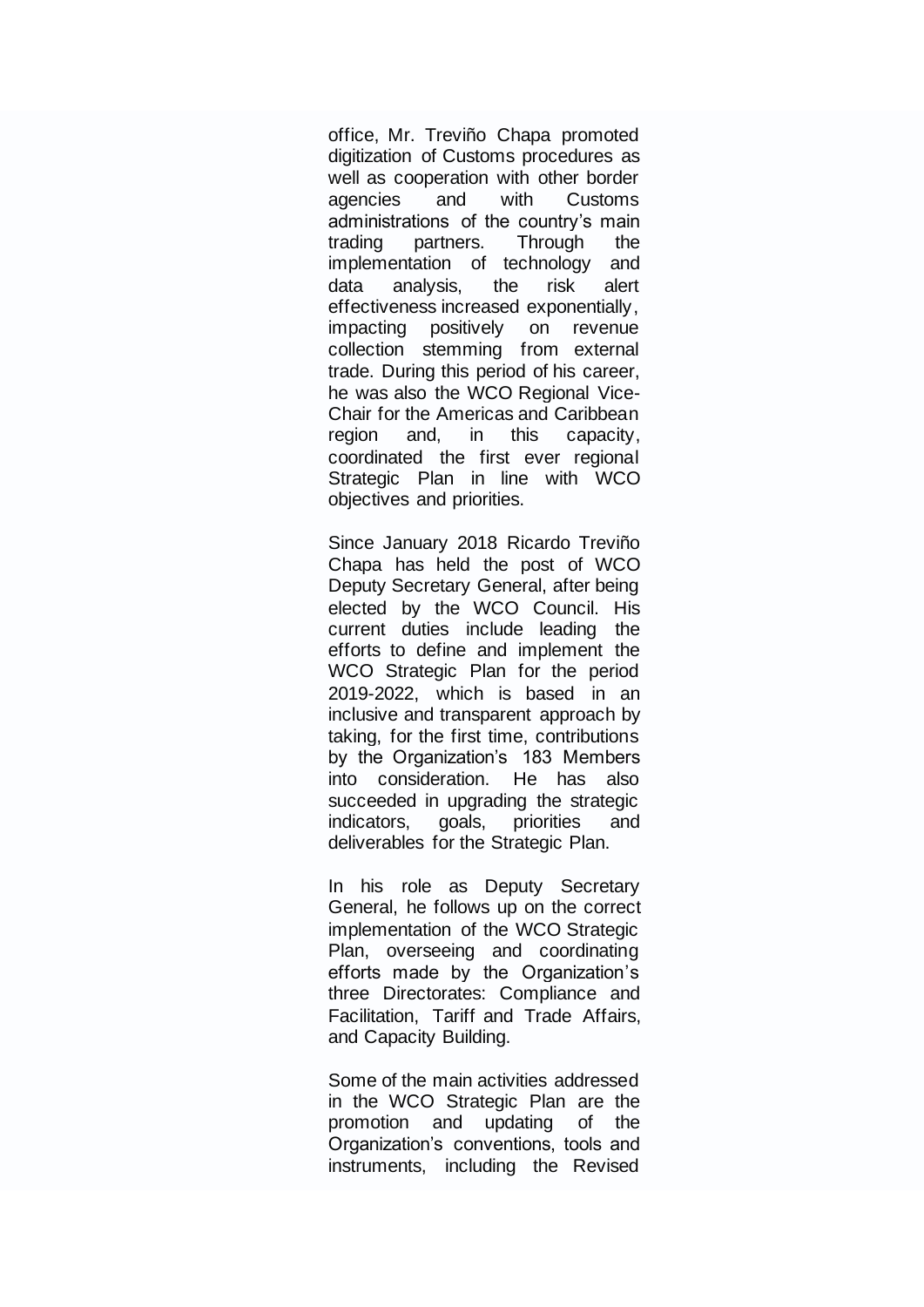Kyoto Convention, Harmonized System, SAFE Framework of Standards to Secure and Facilitate Global Trade, and Framework of Standards on

Cross-Border E-Commerce. To ensure implementation of the Organization's strategic goals, Mr. Treviño Chapa also follows up on the delivery of capacity building initiatives aimed at actively assisting Customs administrations to roll out training sessions and modernization initiatives. In addition, the development of a new mechanism to oversee proper implementation of WCO tools and measure the performance of Customs processes is one of the projects he is currently carrying out.

With a focus on results, transparency, Members' integration and innovative processes, Ricardo Treviño Chapa has been working together with other WCO Secretariat staff to ensure business continuity during the current global health crisis resulting from the COVID-19 pandemic.

![](_page_29_Picture_3.jpeg)

### *Mr. Saba Vallipuram New Zealand Customs Service*

Saba Vallipuram (Saba) has been working for New Zealand Customs Service (NZCS) as a Senior Advisor for over 19 years. He is an experienced International trade. economic and customs policy advisor, free trade agreement (FTA) negotiator of Rules of Origin and Customs Chapters and possess significant experience in implementation of FTAs. Saba has been Pacific trade facilitation / capacity building advisor for over three years and worked on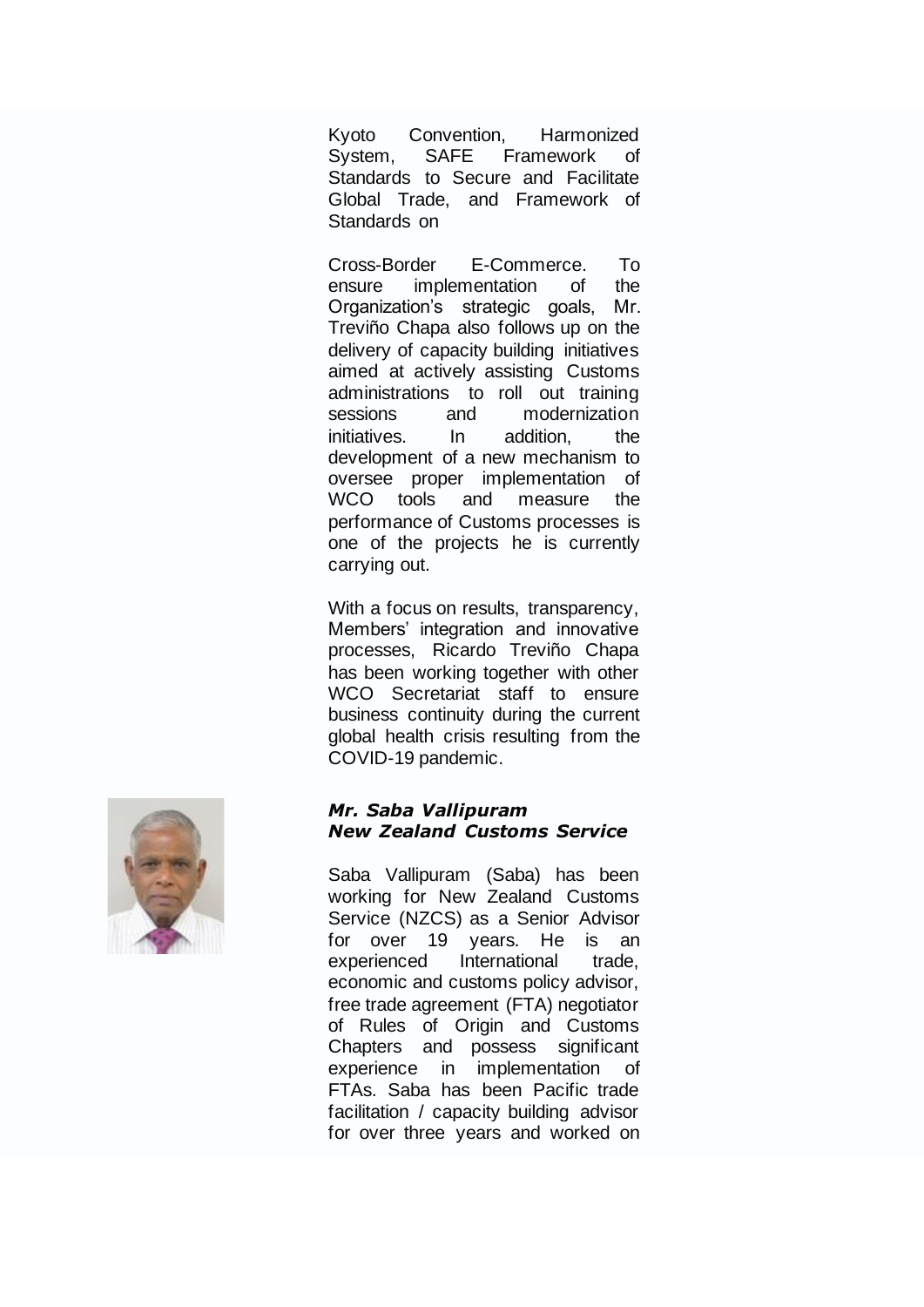ASEAN regional economic and trade development issues.

Saba:

- is NZCS lead policy advisor for the review of the Revised Kyoto Convention,
- was NZCS lead for the recently concluded PACER Plus (Pacific Agreement on Closer Economic Cooperation) negotiations,
- Is currently a Co-chair of the Subcommittee on Rules of Origin of the ASEAN-Australia-New Zealand FTA (AANZFTA),
- Is currently a Co-chair of the Sub-Committee on Customs Procedures and Trade Facilitation of AANZFTA, and
- is World Customs Organization (WCO) Accredited Expert Trainer on Rules of Origin.

![](_page_30_Picture_7.jpeg)

## *Mr. Åke Weyler Swedish Association for Textile Importers*

Åke has his whole working life worked for branch/industry associations taking care of their interest towards the government of Sweden. He helped to form Textilimportörerna 1982 (Home textile-, Garment-, and Shoe Importers Association in Sweden) The purpose from the beginning was to fight, the then Swedish textile and garment quota system. He was successful in that and after Sweden joined EU (and got the quotas back) he helped to fight the EU quota system. During those years he supported strongly ITCB (the International Textiles- and Clothing